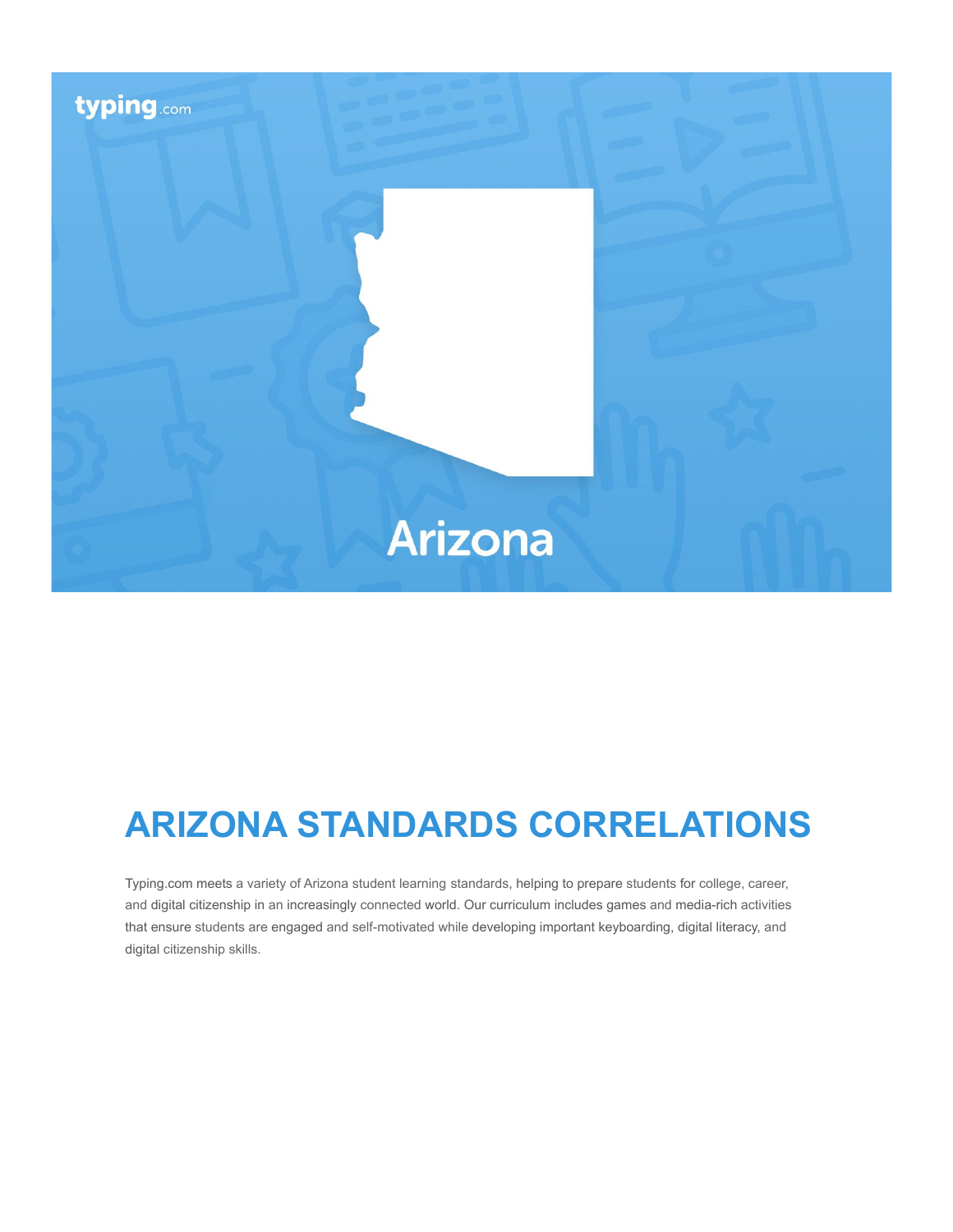# **Table of Contents**

| <b>Kindergarten</b> | 3  |
|---------------------|----|
| <b>1st Grade</b>    | 4  |
| <b>2nd Grade</b>    | 6  |
| <b>3rd Grade</b>    | 8  |
| <b>4th Grade</b>    | 10 |
| <b>5th Grade</b>    | 13 |
| <b>6th Grade</b>    | 15 |
| <b>7th Grade</b>    | 17 |
| <b>8th Grade</b>    | 19 |
| 9th and 10th Grade  | 21 |
| 11th and 12th Grade | 23 |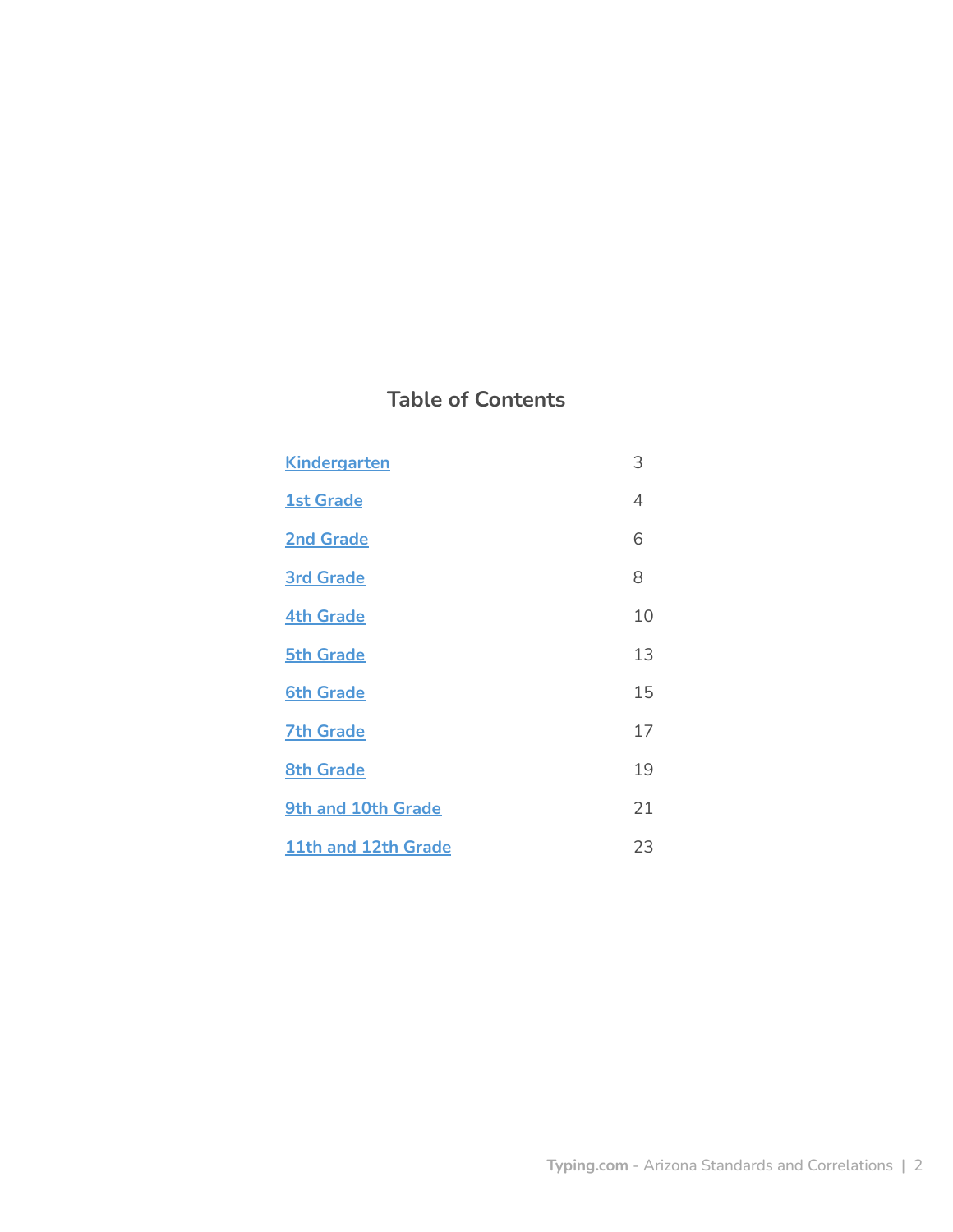# **Pre-keyboarding Skills**

#### <span id="page-2-0"></span>**K.CS.D.1**

With teacher guidance, select and operate an appropriate device to perform a task.

#### **K.CS.HS.1**

Use appropriate terminology in identifying and describing the function of common physical components of computing systems.

**Learn the Keys 1**

## **K.RF.1.a**

Follow words from left to right, top to bottom, and page by page.

#### **K.RF.1.e**

Understand that words are separated by spaces in print.

#### **K.W.6**

With guidance and support from adults, explore a variety of digital tools to produce and publish writing, including in collaboration with peers.

## **K.CS.D.1**

With teacher guidance, select and operate an appropriate device to perform a task.

# **Learn the Keys 2**

# **K.RF.1.a**

Follow words from left to right, top to bottom, and page by page.

# **K.RF.1.e**

Understand that words are separated by spaces in print.

## **K.W.6**

With guidance and support from adults, explore a variety of digital tools to produce and publish writing, including in collaboration with peers.

## **K.CS.D.1**

With teacher guidance, select and operate an appropriate device to perform a task.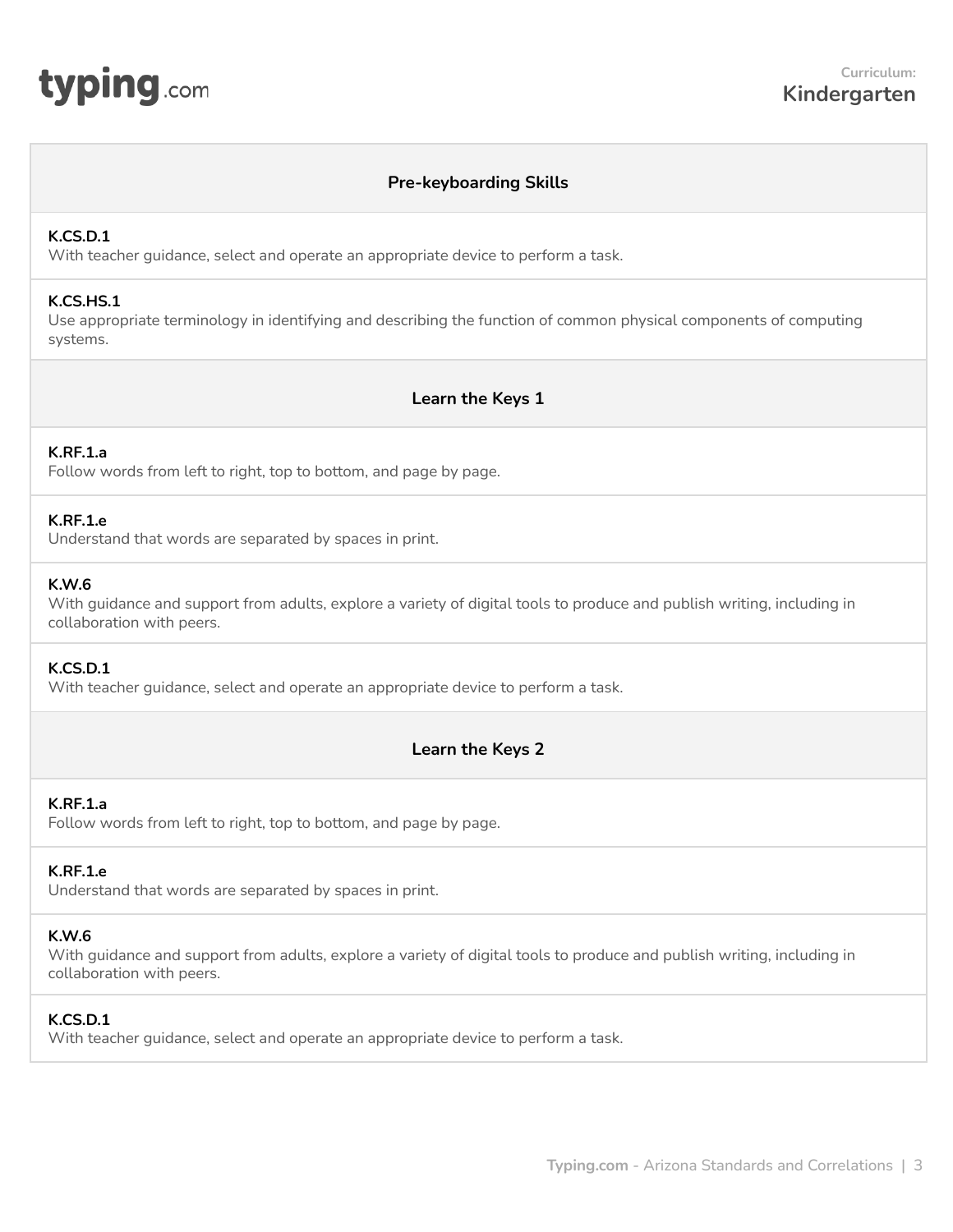# **Word Practice**

# **K.RF.1.a-d**

Demonstrate understanding of the organization and basic features of print.

#### **K.RF.2.b**

Recognize and produce rhyming words.

# **K.RF.3.c**

Read 50 common high-frequency words by sight from a research-based word list.

## **K.W.6**

With guidance and support from adults, explore a variety of digital tools to produce and publish writing, including in collaboration with peers.

#### **K.CS.D.1**

With teacher guidance, select and operate an appropriate device to perform a task.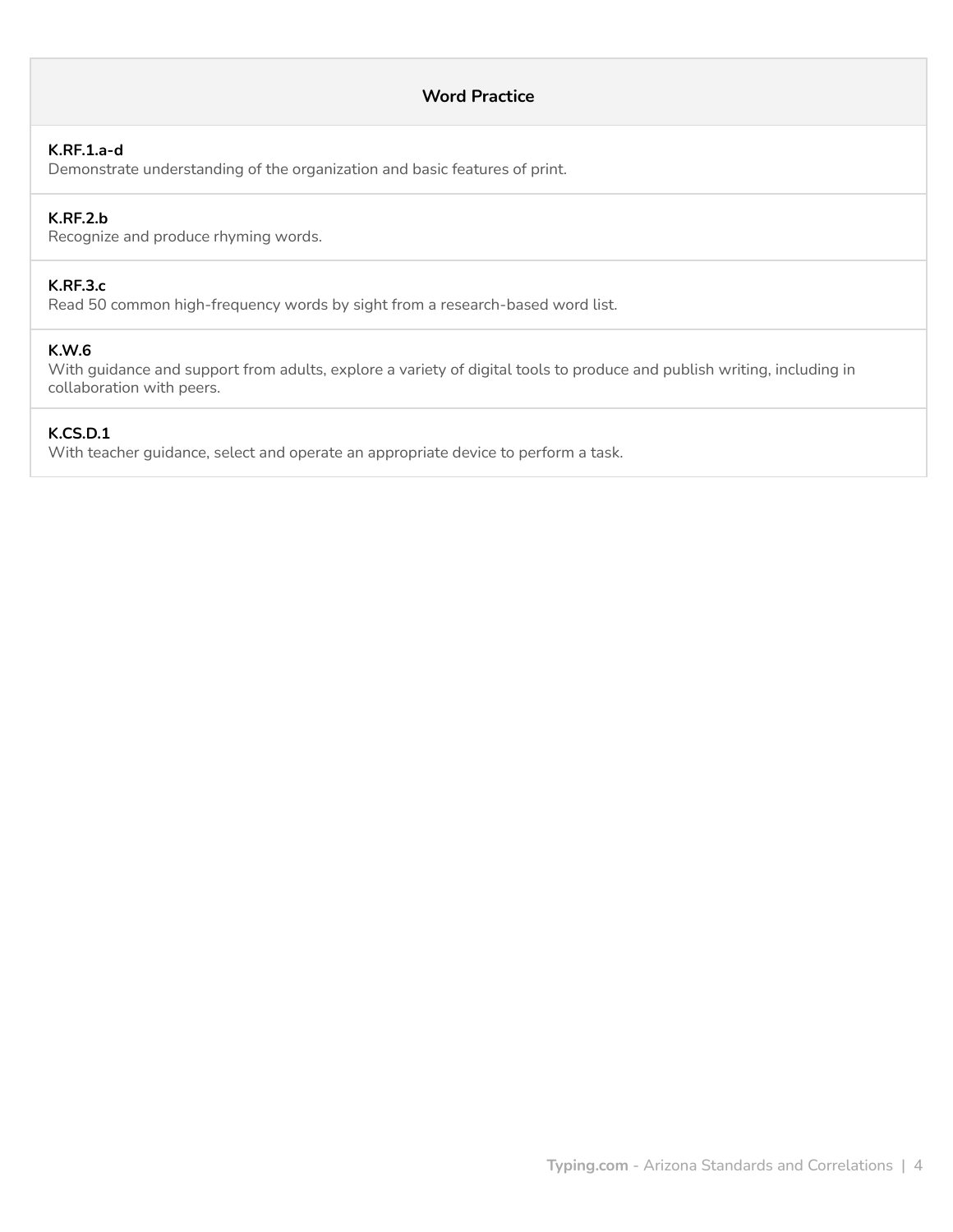<span id="page-4-0"></span>

# **Pre-Keyboarding**

# **1.CS.D.1**

With teacher guidance, select and operate appropriate devices and software to perform a task.

# **1.CS.HS.1**

Use appropriate terminology in identifying and describing the function of common physical components of computing systems.

# **Learn the Keys**

# **1.RF.1.a**

Recognize the distinguishing features of a sentence (e.g., first word, capitalization, ending punctuation).

# **1.W.6**

With guidance and support from adults, use a variety of digital tools to produce and publish writing, including in collaboration with peers.

# **1.CS.D.1**

With teacher guidance, select and operate appropriate devices and software to perform a task.

# **Punctuation & Numbers**

# **1.RF.1.a**

Recognize the distinguishing features of a sentence (e.g., first word, capitalization, ending punctuation).

## **1.RF.3.b**

Decode regularly spelled one-syllable words.

# **1.W.6**

With guidance and support from adults, use a variety of digital tools to produce and publish writing, including in collaboration with peers.

# **1.L.2.a**

Capitalize dates and names of people.

# **1.L.2.b**

Use end punctuation for sentences.

# **1.L.2.c**

Use commas in dates and to separate single words in a series.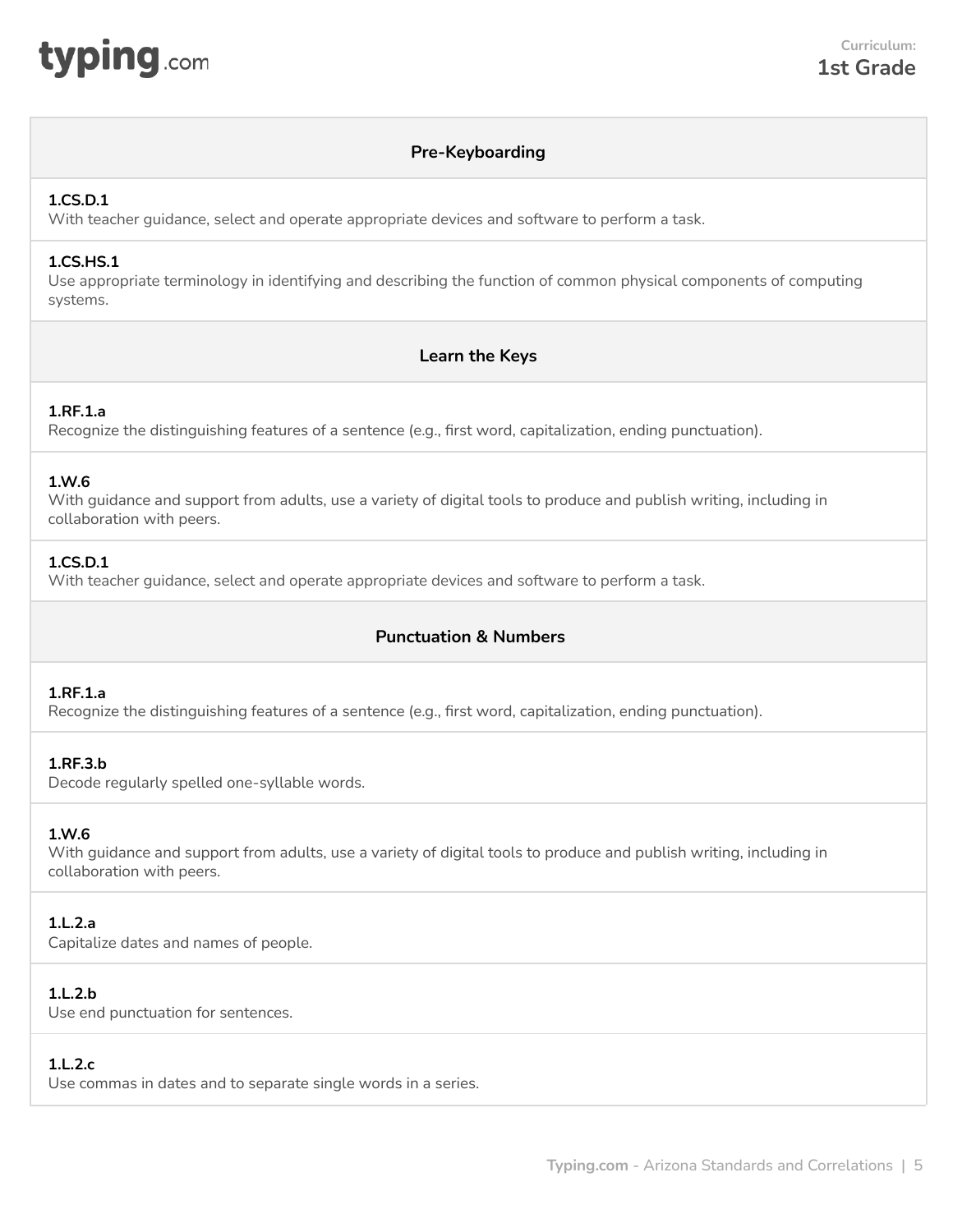# **1.CS.D.1**

With teacher guidance, select and operate appropriate devices and software to perform a task.

# **Cross-Curricular Typing**

# **1.RF.1.a**

Recognize the distinguishing features of a sentence (e.g., first word, capitalization, ending punctuation).

# **1.RF.3.b**

Decode regularly spelled one-syllable words.

#### **1.W.6**

With guidance and support from adults, use a variety of digital tools to produce and publish writing, including in collaboration with peers.

# **1.L.2.a**

Capitalize dates and names of people.

## **1.L.2.b**

Use end punctuation for sentences.

## **1.L.2.c**

Use commas in dates and to separate single words in a series.

# **1.CS.D.1**

With teacher guidance, select and operate appropriate devices and software to perform a task.

# **Digital Citizenship & Communication**

# **1.RF.1.a**

Recognize the distinguishing features of a sentence (e.g., first word, capitalization, ending punctuation).

## **1.RF.3.b**

Decode regularly spelled one-syllable words.

## **1.W.6**

With guidance and support from adults, use a variety of digital tools to produce and publish writing, including in collaboration with peers.

## **1.CS.D.1**

With teacher guidance, select and operate appropriate devices and software to perform a task.

## **1.NI.C.1**

Explain what passwords are and why we use them to protect personal information (e.g., name, location, phone number, home address) and keep it private.

## **1.IC.SI.1**

Work respectfully and responsibly with others online.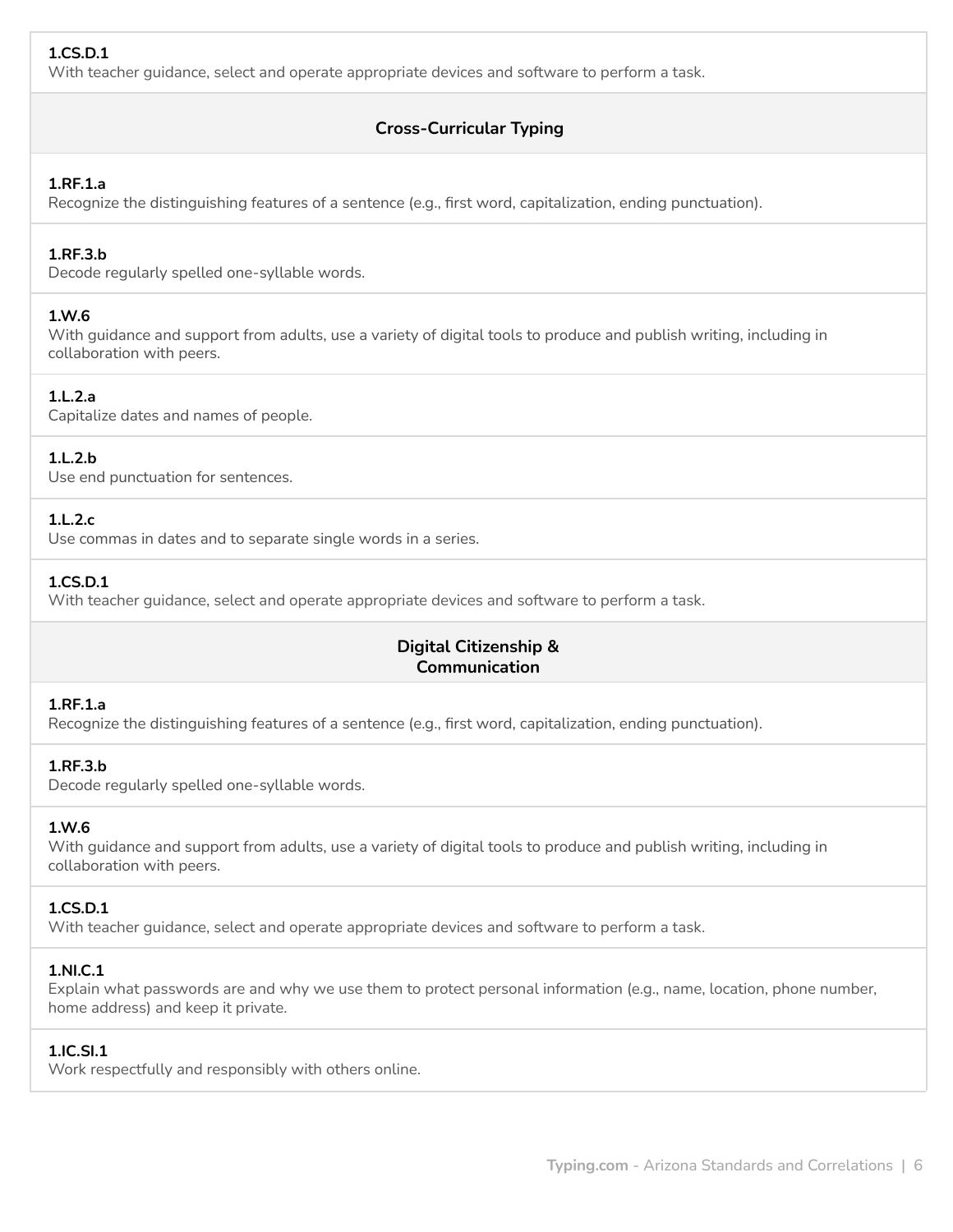# **1.IC. SLE.1**

Keep login information private, and log off devices appropriately.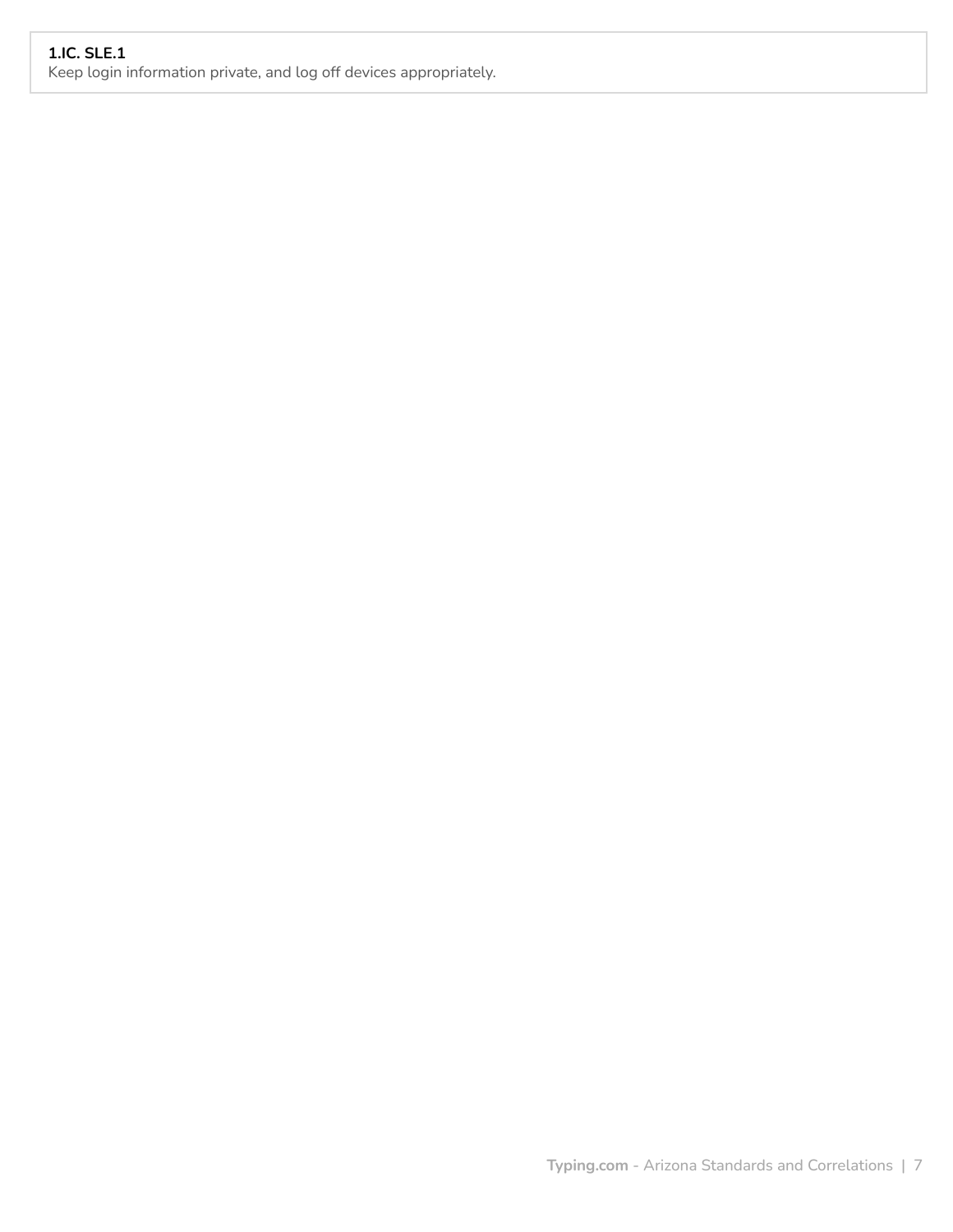<span id="page-7-0"></span>

# **Pre-Keyboarding**

## **2.CS.D.1**

Recognize that users have different needs and preferences for technology they used by selecting and operating appropriate devices.

## **2.CS.HS.1**

Understand how computing systems use both hardware (device) and software (program/app) to process information.

# **Learn the Keys**

# **2.RF.4.a**

Read on-level text with purpose and understanding.

## **2.W.6**

With guidance and support from adults, use a variety of digital tools to produce and publish writing, including in collaboration with peers.

#### **2.CS.D.1**

Recognize that users have different needs and preferences for technology they used by selecting and operating appropriate devices.

# **Punctuation & Numbers**

# **2.RF.4.a**

Read on-level text with purpose and understanding.

#### **2.W.6**

With guidance and support from adults, use a variety of digital tools to produce and publish writing, including in collaboration with peers.

## **2.L.2.c**

Use an apostrophe to form contractions and frequently occurring possessives.

#### **2.CS.D.1**

Recognize that users have different needs and preferences for technology they used by selecting and operating appropriate devices.

# **Cross-Curricular Typing**

## **2.RF.4.a**

Read on-level text with purpose and understanding.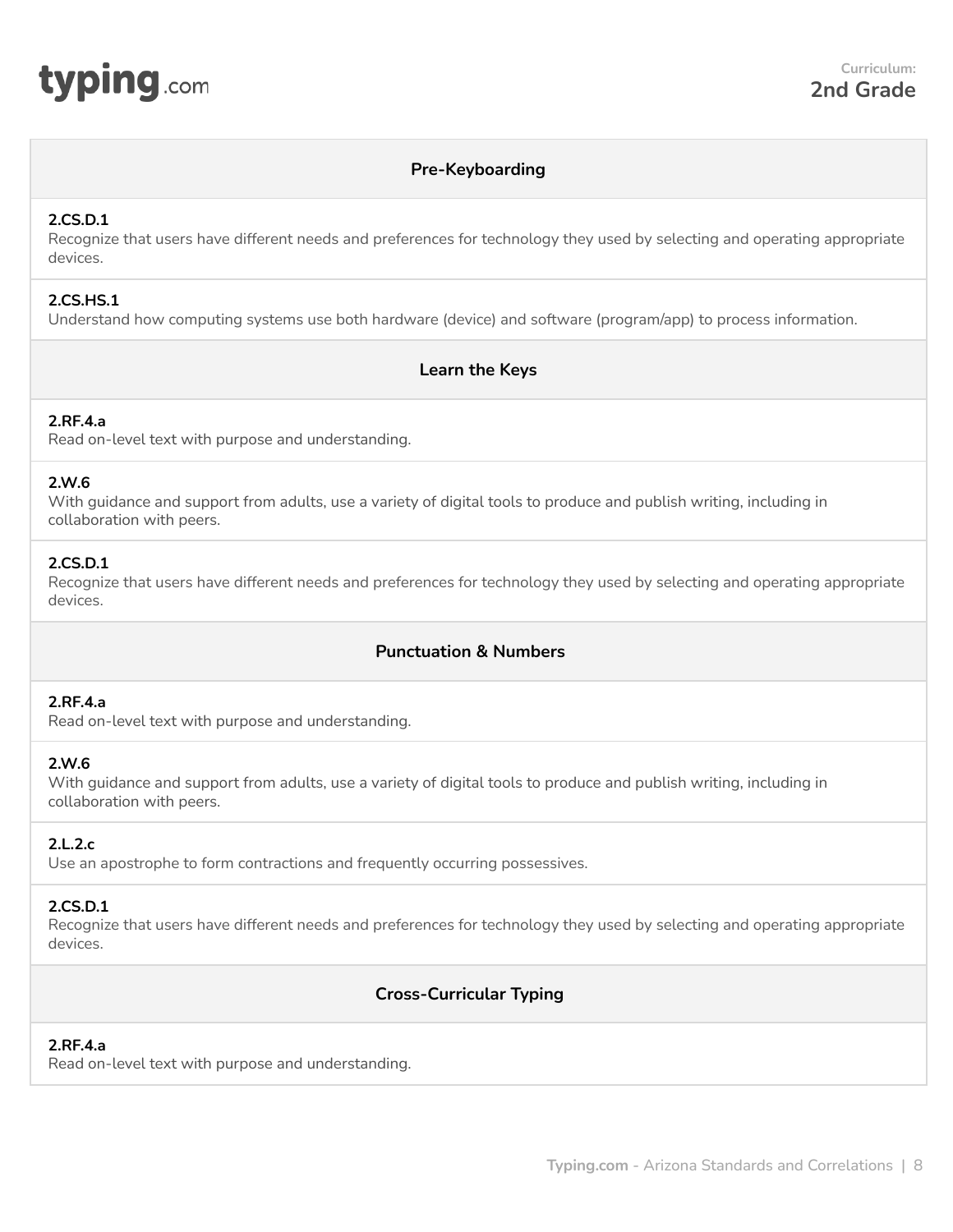# **2.W.6**

With guidance and support from adults, use a variety of digital tools to produce and publish writing, including in collaboration with peers.

# **2.CS.D.1**

Recognize that users have different needs and preferences for technology they used by selecting and operating appropriate devices.

# **Digital Citizenship & Communication**

# **2.RF.4.a**

Read on-level text with purpose and understanding.

# **2.W.6**

With guidance and support from adults, use a variety of digital tools to produce and publish writing, including in collaboration with peers.

# **2.CS.D.1**

Recognize that users have different needs and preferences for technology they used by selecting and operating appropriate devices.

# **2.NI.C.1**

Explain what passwords are and why we use them, and use strong passwords to protect devices and information from unauthorized access.

# **2.IC.SI.1**

Work respectfully and responsibly with others online.

## **2.IC.SLE.1**

Keep login information private, and log off of devices appropriately.

# **Creative Writing**

# **2.RF.4.a**

Read on-level text with purpose and understanding.

# **2.W.1**

Write opinion pieces in which they introduce the topic or book they are writing about, state an opinion, supply reasons that support the opinion, use linking words (e.g., *because*, *and*, *also*) to connect opinion and reasons, and provide a concluding statement or section.

# **2.W.3**

Write narratives in which they recount a well-elaborated event or short sequence of events, include details to describe actions, thoughts, and feelings, use temporal words to signal event order, and provide a sense of closure.

# **2.W.6**

With guidance and support from adults, use a variety of digital tools to produce and publish writing, including in collaboration with peers.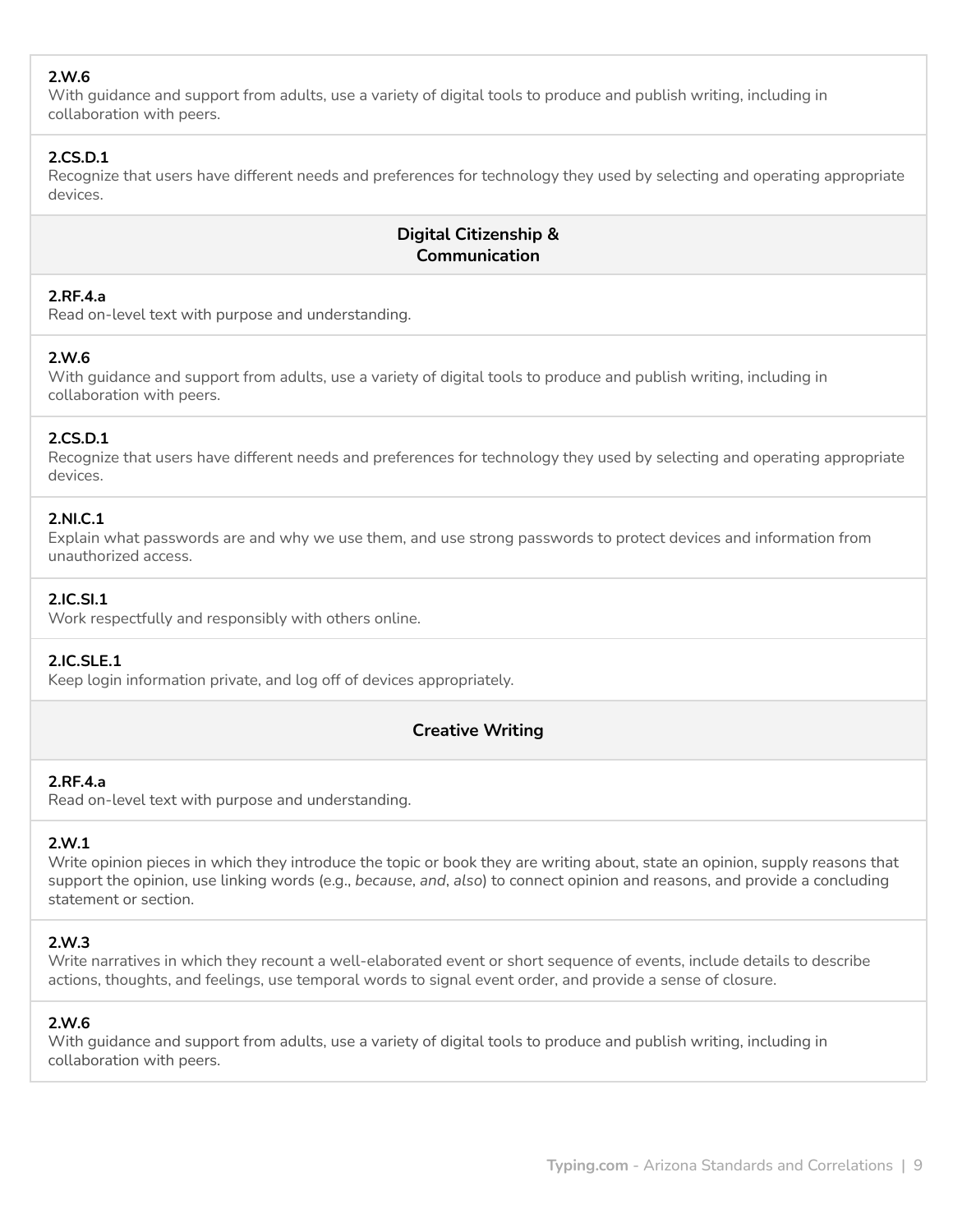# **2.CS.D.1**

Recognize that users have different needs and preferences for technology they used by selecting and operating appropriate devices.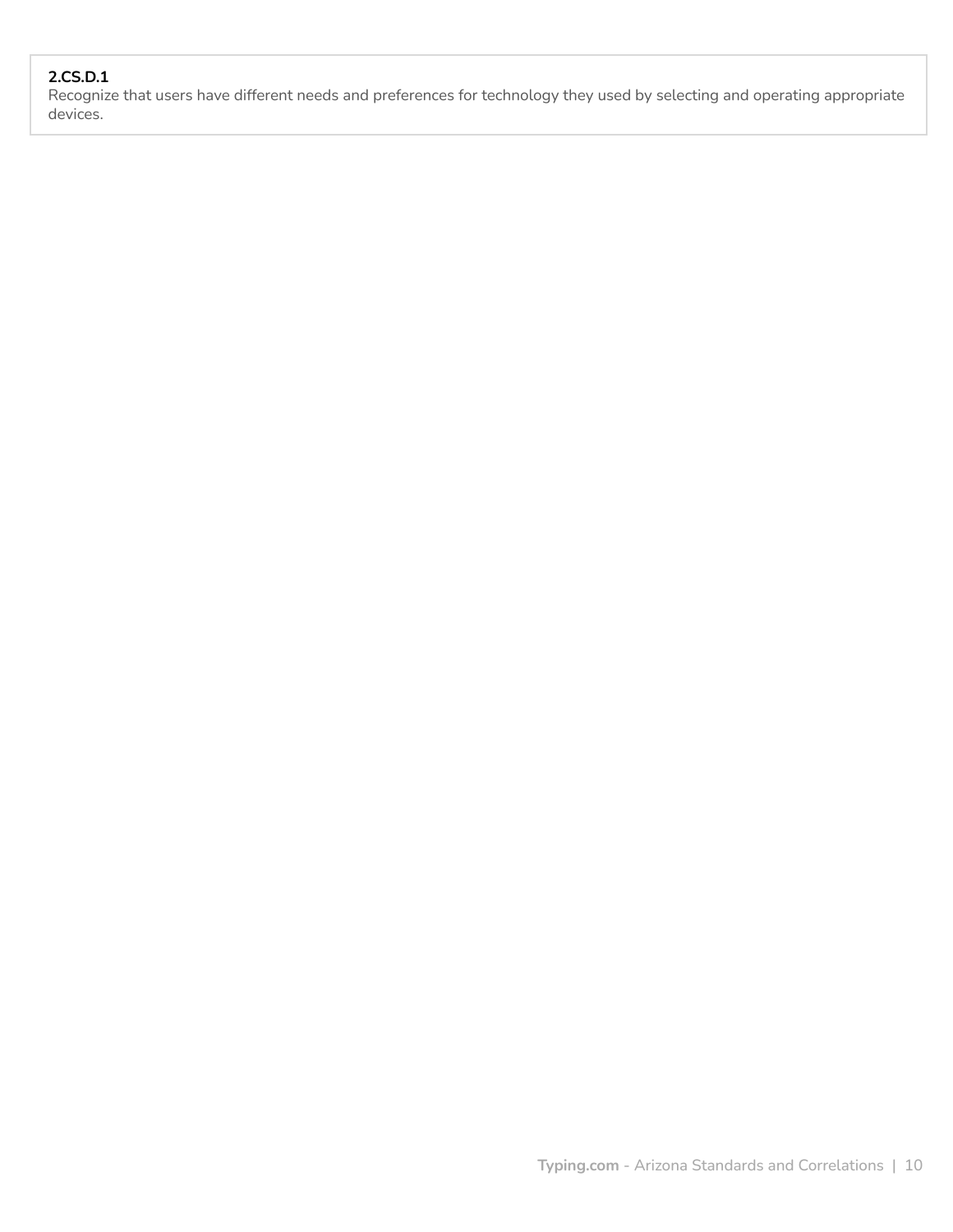# <span id="page-10-0"></span>typing.com

# **Pre-Keyboarding**

# **3.RF.4.a**

Read grade-level text with purpose and understanding.

## **3.CS.D.1**

Identify how internal and external parts of computing devices function to form a system within a single device and hardware that connects to the device to extend capability.

# **3.CS.HS.1**

Recognize that hardware (devices) and software (programs/apps) communicate in a special language that the computing system can understand.

## **3.CS.HS.2**

Recognize that hardware (devices) can only accomplish the specific tasks the software (programs/apps) is designed to accomplish.

# **Learn the Keys**

# **3.RF.3.d**

Read grade-level appropriate irregularly spelled words.

# **3.RF.4.a**

Read grade-level text with purpose and understanding.

## **3.W.6**

With guidance and support from adults, use technology to produce and publish writing (using keyboarding skills) as well as to interact and collaborate with others.

# **Punctuation & Advanced Keys**

# **3.RF.3.d**

Read grade-level appropriate irregularly spelled words.

## **3.RF.4.a**

Read grade-level text with purpose and understanding.

## **3.W.6**

With guidance and support from adults, use technology to produce and publish writing (using keyboarding skills) as well as to interact and collaborate with others.

## **3.L.2.a-d**

Demonstrate command of the conventions of standard English capitalization, punctuation, and spelling when writing.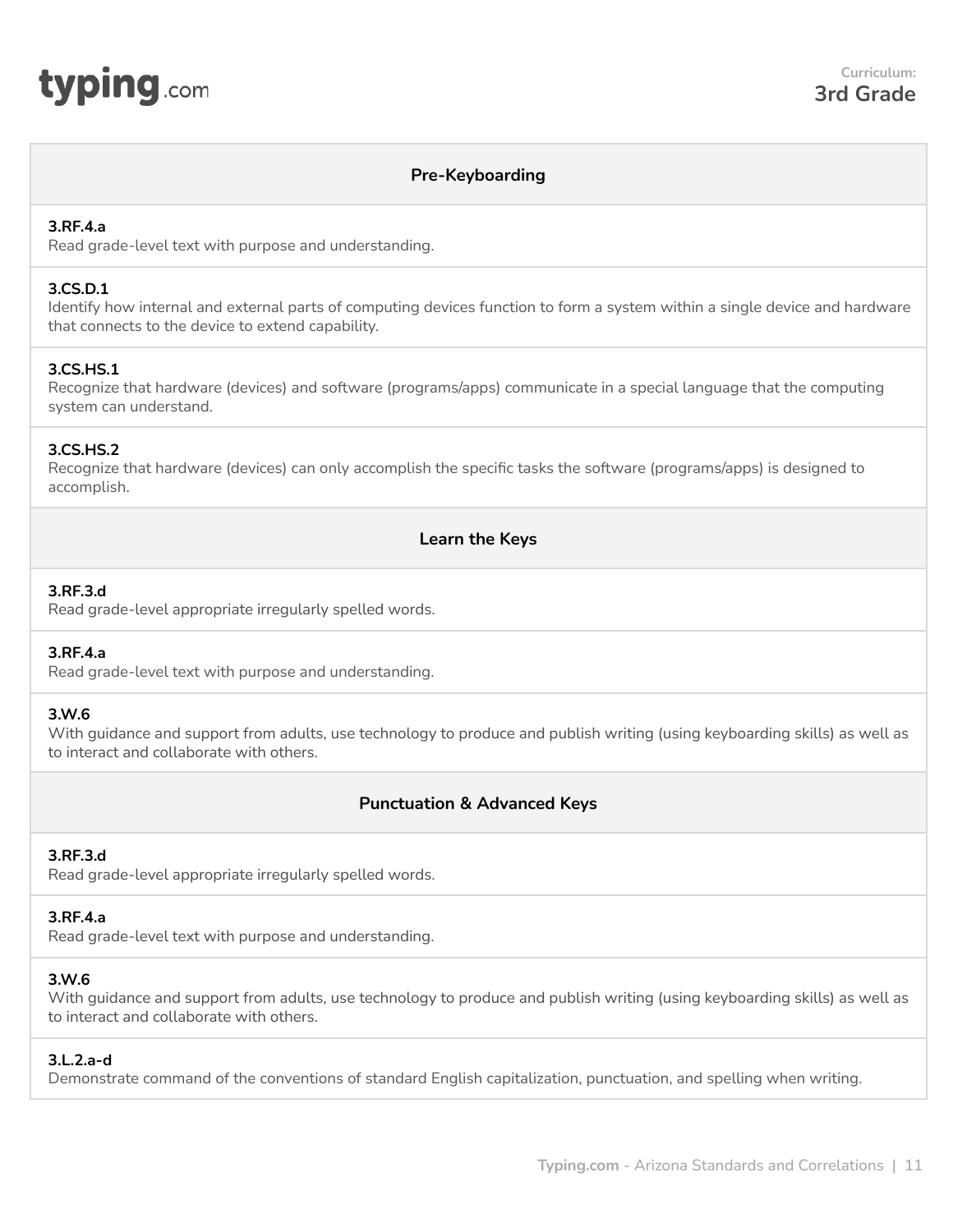# **Cross-Curricular Typing**

#### **3.RF.3.a-d**

Know and apply phonics and word analysis skills in decoding one-syllable or multisyllabic words.

#### **3.RF.4.a**

Read grade-level text with purpose and understanding.

#### **3.W.6**

With guidance and support from adults, use technology to produce and publish writing (using keyboarding skills) as well as to interact and collaborate with others.

## **3.L.1.b**

Form and use regular and irregular plural nouns.

## **3.L.2.a-d**

Demonstrate command of the conventions of standard English capitalization, punctuation, and spelling when writing.

#### **3.L.4.a-c**

Determine or clarify the meaning of unknown and multiple-meaning words and phrases based on grade 3 reading and content, choosing flexibly from a range of strategies.

# **Digital Citizenship & Communication**

## **3.RF.4.a**

Read grade-level text with purpose and understanding.

# **3.W.6**

With guidance and support from adults, use technology to produce and publish writing (using keyboarding skills) as well as to interact and collaborate with others.

#### **3.NI.C.1**

Identify real-world cybersecurity problems and how personal information can be protected.

# **Creative Writing**

## **3.RF.4.a**

Read grade-level text with purpose and understanding.

## **3.W.1.a-d**

Write opinion pieces on topics or texts, supporting a point of view with reasons.

## **3.W.2.a-d**

Write informative/explanatory texts to examine a topic and convey ideas and information clearly.

#### **3.W.3.a-d**

Write narratives to develop real or imagined experiences or events using effective technique, descriptive details, and clear event sequences.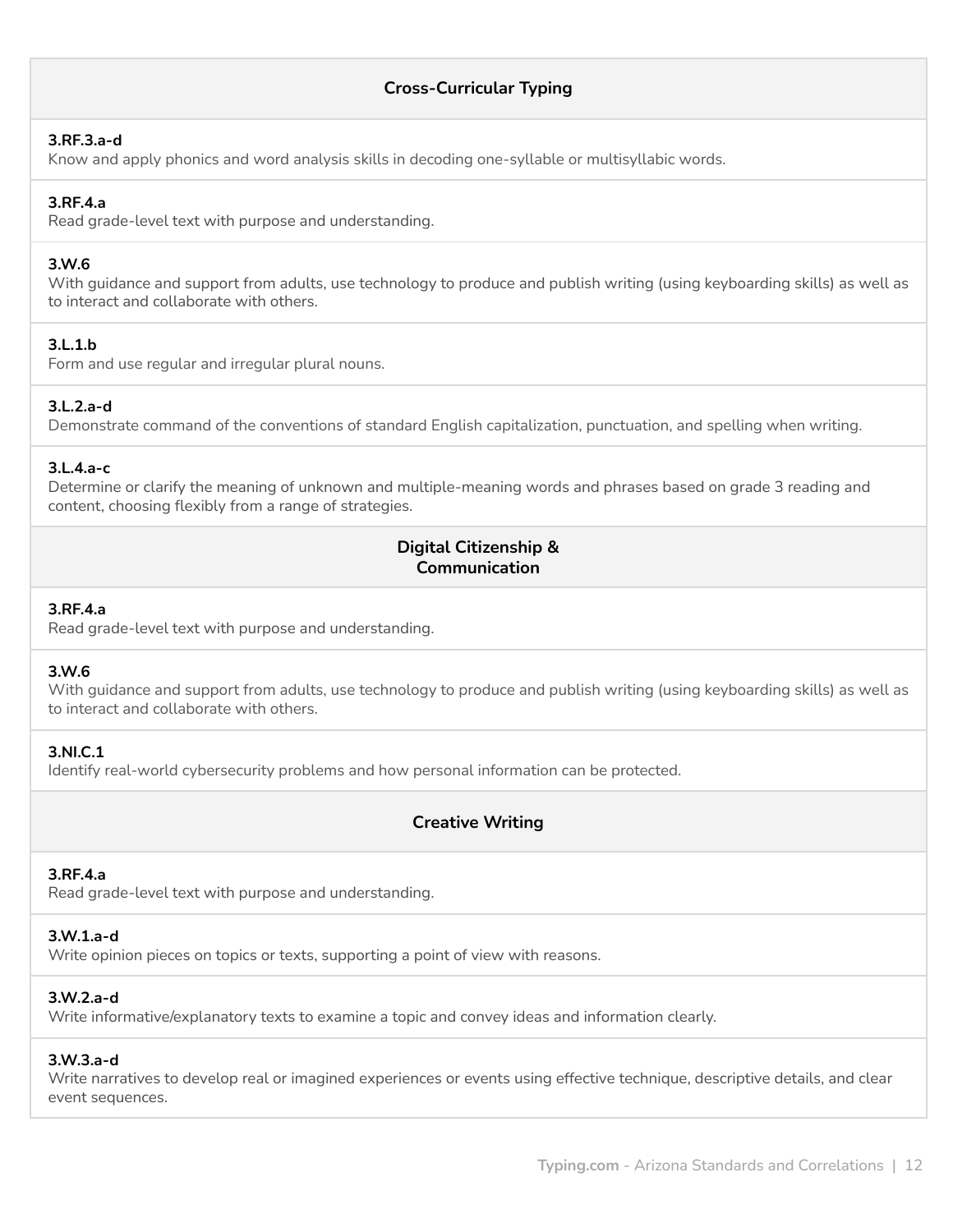# **3.W.6**

With guidance and support from adults, use technology to produce and publish writing (using keyboarding skills) as well as to interact and collaborate with others.

# **3.W.10**

Write routinely over extended time frames (time for research, reflection, and revision) and shorter time frames (a single sitting or a day or two) for a range of discipline-specific tasks, purposes, and audiences.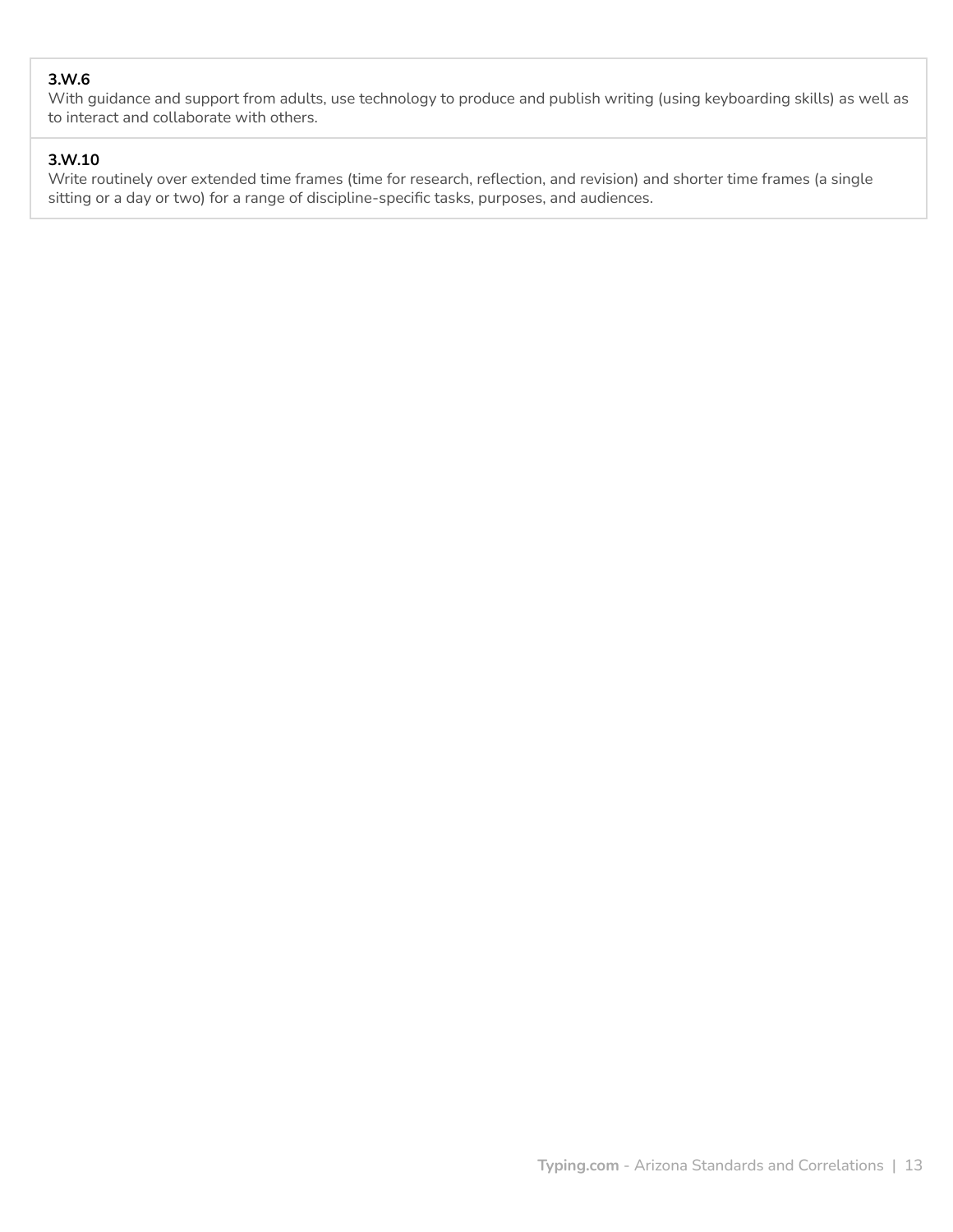# **Pre-Keyboarding**

# <span id="page-13-0"></span>**RF.4.4.A**

Read grade-level text with purpose and understanding.

# **4.CS.D.1**

With teacher guidance, model how internal and external parts of computing connect multiple devices in a computing system.

# **Learn the Keys**

## **4.RF.4.a**

Read grade-level text with purpose and understanding.

## **4.W.6**

With some guidance and support from adults, use technology, including the Internet, to produce and publish writing as well as to interact and collaborate with others; demonstrate sufficient command of keyboarding skills to type a minimum of one page in a single sitting.

# **Punctuation & Advanced Keys**

## **4.RF.3.a-b**

Know and apply grade-level phonics and word analysis skills in decoding and encoding words.

## **4.RF.4.a**

Read grade-level text with purpose and understanding.

## **4.W.6**

With some guidance and support from adults, use technology, including the Internet, to produce and publish writing as well as to interact and collaborate with others; demonstrate sufficient command of keyboarding skills to type a minimum of one page in a single sitting.

## **4.L.2.a-d**

Demonstrate command of the conventions of standard English capitalization, punctuation, and spelling when writing.

# **Cross-Curricular Typing**

## **4.RL.2**

Determine a theme of a story, drama, or poem from details in the text; summarize the text.

# **4.RI.2**

Determine the main idea of a text and explain how it is supported by key details; summarize the text.

# **4.RF.3.a-c**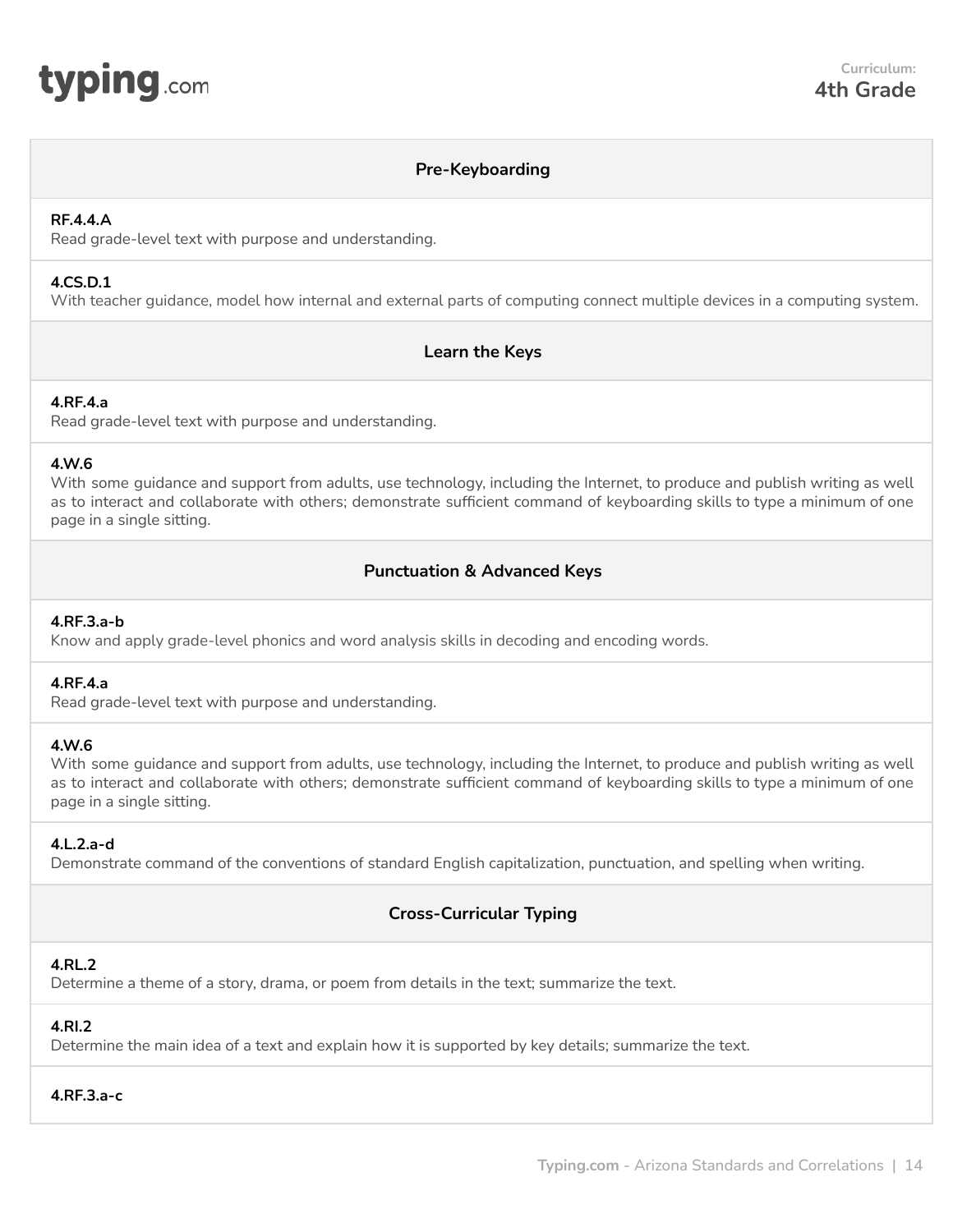Know and apply grade-level phonics and word analysis skills in decoding and encoding words.

# **4.RF.4.a**

Read grade-level text with purpose and understanding.

# **4.W.6**

With some guidance and support from adults, use technology, including the Internet, to produce and publish writing as well as to interact and collaborate with others; demonstrate sufficient command of keyboarding skills to type a minimum of one page in a single sitting.

# **4.L.2.a-d**

Demonstrate command of the conventions of standard English capitalization, punctuation, and spelling when writing.

# **4.L.4.a-c**

Determine or clarify the meaning of unknown and multiple-meaning words and phrases based on grade 4 reading and content, choosing flexibly from a range of strategies.

# **4.L.5.a**

Demonstrate understanding of figurative language, word relationships, and nuances in word meanings.

# **Digital Citizenship & Communication**

#### **4.RF.3.a-b**

Know and apply grade-level phonics and word analysis skills in decoding and encoding words.

## **4.RF.4.a**

Read grade-level text with purpose and understanding.

# **4.W.6**

With some guidance and support from adults, use technology, including the Internet, to produce and publish writing as well as to interact and collaborate with others; demonstrate sufficient command of keyboarding skills to type a minimum of one page in a single sitting.

## **4.L.2.a-d**

Demonstrate command of the conventions of standard English capitalization, punctuation, and spelling when writing.

## **4.NI.C.1**

Discuss real-world cybersecurity problems and how personal information can be protected.

# **Creative Writing**

## **4.RF.4.a**

Read grade-level text with purpose and understanding.

# **4.W.1.a-d**

Write opinion pieces on topics or texts, supporting a point of view with reasons and information.

# **4.W.2.a-e**

Write informative/explanatory texts to examine a topic and convey ideas and information clearly.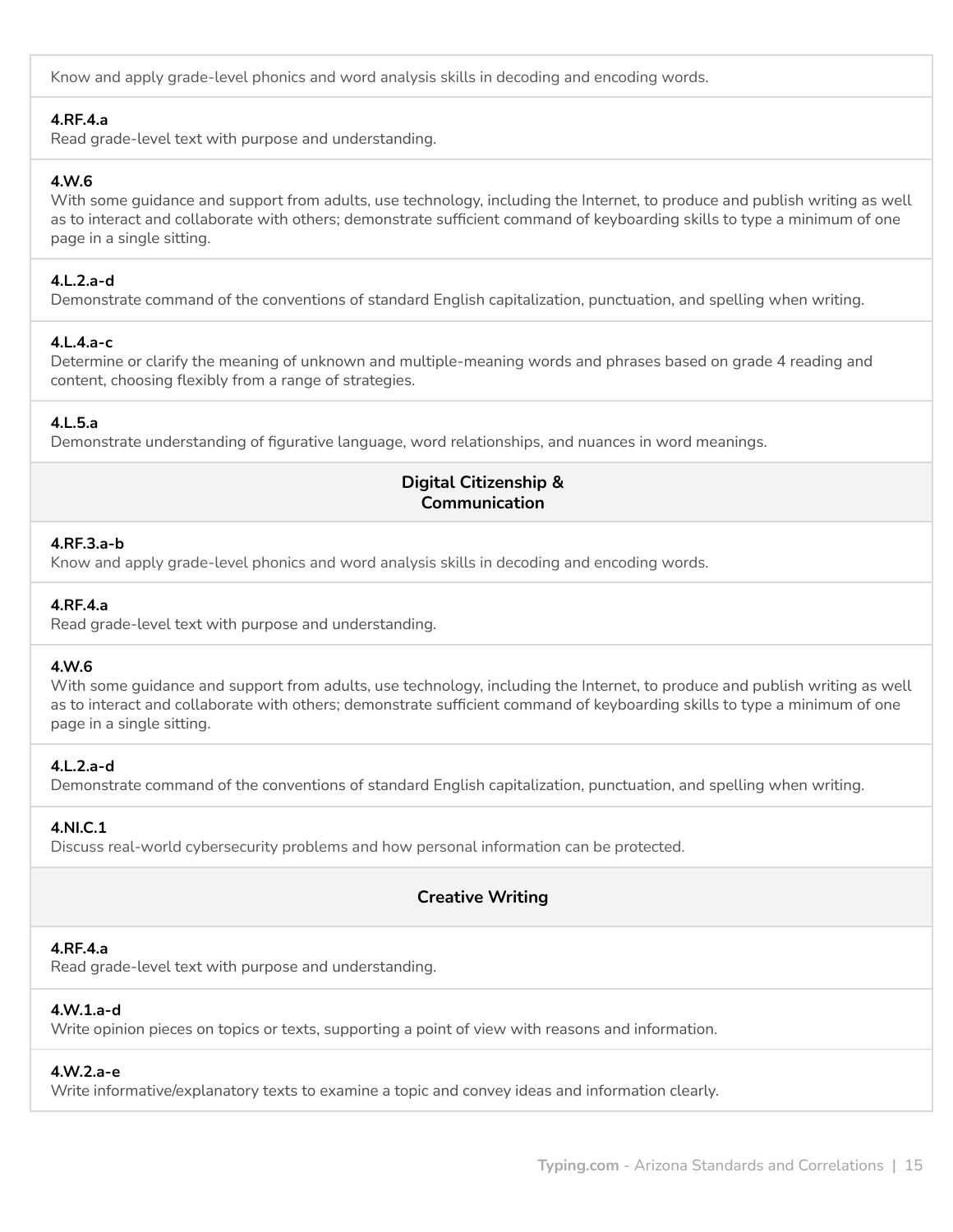# **4.W.3.a-e**

Write narratives to develop real or imagined experiences or events using effective technique, descriptive details, and clear event sequences.

# **4.W.6**

With some guidance and support from adults, use technology, including the Internet, to produce and publish writing as well as to interact and collaborate with others; demonstrate sufficient command of keyboarding skills to type a minimum of one page in a single sitting.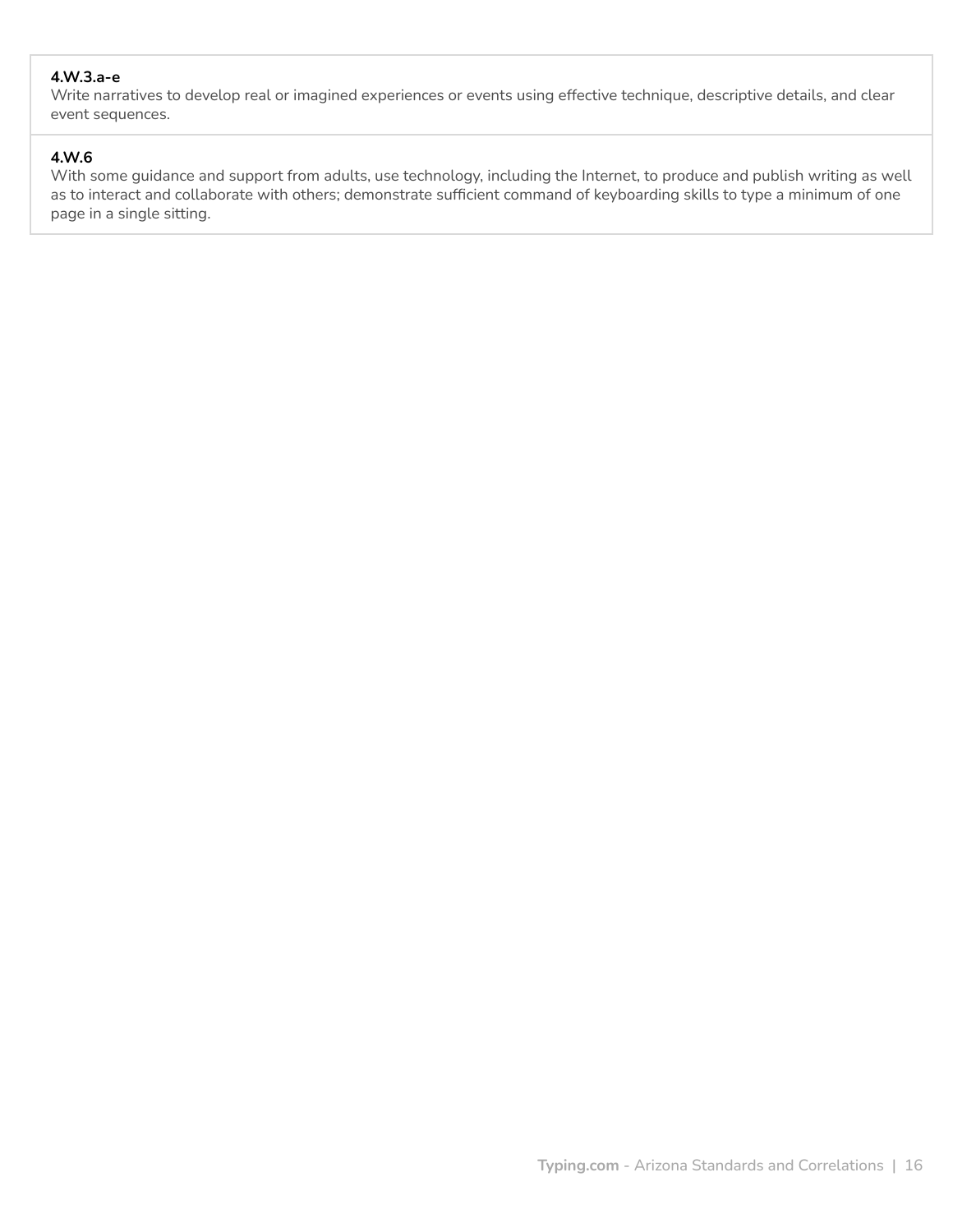<span id="page-16-0"></span>

# **Pre-Keyboarding**

#### **5.RF.4.a**

Read grade-level text with purpose and understanding.

#### **5.CS.D.1**

Analyze and model how internal and external parts of computing devices communicate as a system.

# **Learn the Keys**

## **5.RF.4.a**

Read grade-level text with purpose and understanding.

## **5.W.6**

With some guidance and support from adults, use technology, including the internet, to produce and publish writing as well as to interact and collaborate with others; demonstrate sufficient command of keyboarding skills in order to complete a writing task.

# **Punctuation & Advanced Keys**

# **5.RF.4.a**

Read grade-level text with purpose and understanding.

## **5.W.6**

With some guidance and support from adults, use technology, including the internet, to produce and publish writing as well as to interact and collaborate with others; demonstrate sufficient command of keyboarding skills in order to complete a writing task.

## **5.L.2.a**

Use punctuation to separate items in a series.

# **Cross-Curricular Typing**

## **5.RL.4**

Determine the meaning of words and phrases as they are used in a text, including figurative language such as metaphors and similes.

## **5.RI.2**

Determine two or more main ideas of a text and explain how they are supported by key details; summarize the text.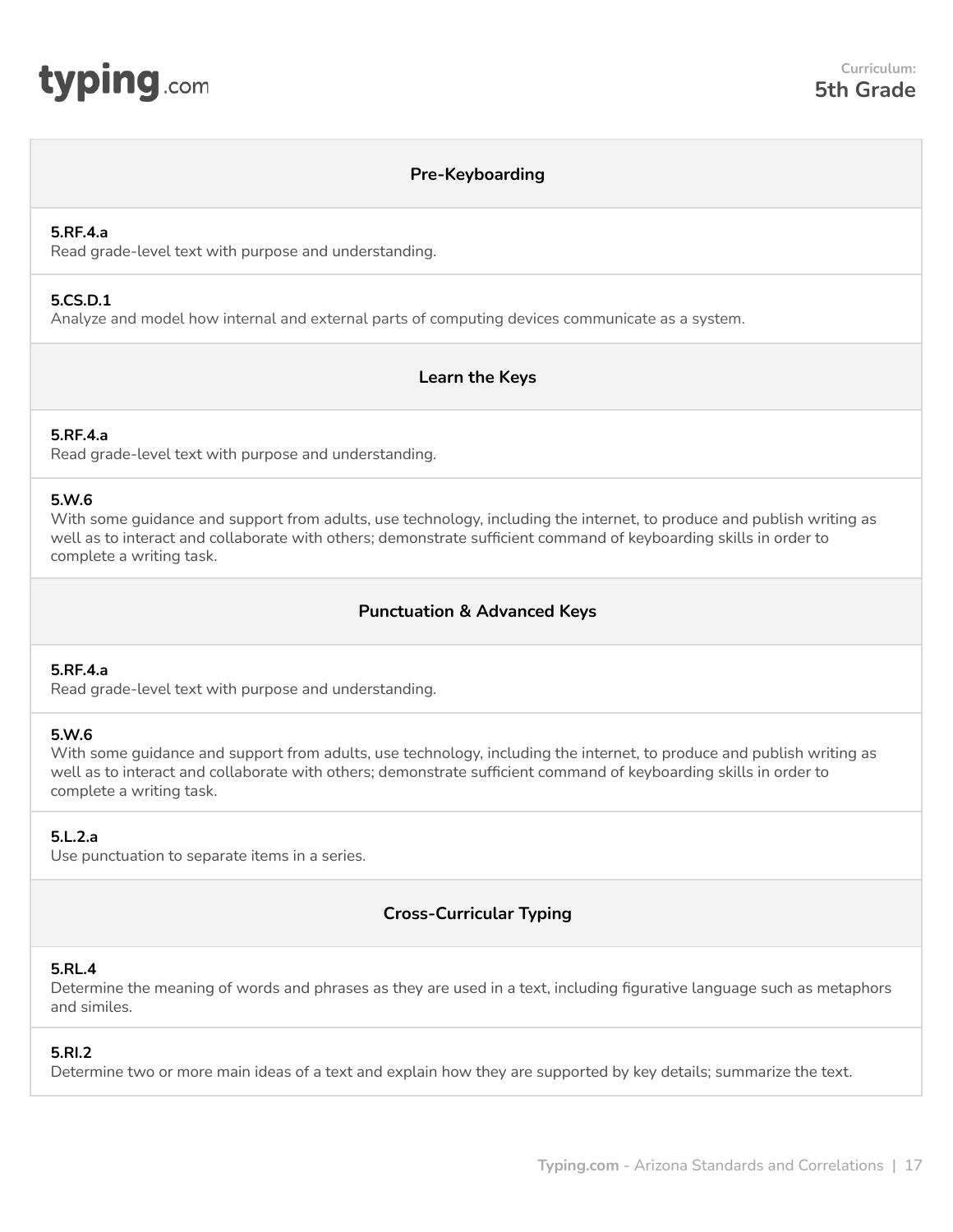# **5.RF.3.a-d**

Know and apply grade-level phonics and word analysis skills in decoding and encoding words.

#### **5.RF.4.a**

Read grade-level text with purpose and understanding.

# **5.W.6**

With some guidance and support from adults, use technology, including the internet, to produce and publish writing as well as to interact and collaborate with others; demonstrate sufficient command of keyboarding skills in order to complete a writing task.

## **5.L.4.a-c**

Determine or clarify the meaning of unknown and multiple-meaning words and phrases based on grade 5 reading and content, choosing flexibly from a range of strategies.

## **5.L.5.a-c**

Demonstrate understanding of figurative language, word relationships, and nuances in word meanings.

# **Digital Citizenship & Communication**

## **5.RF.4.a**

Read grade-level text with purpose and understanding.

## **5.W.6**

With some guidance and support from adults, use technology, including the internet, to produce and publish writing as well as to interact and collaborate with others; demonstrate sufficient command of keyboarding skills in order to complete a writing task.

# **5.CS.D.2**

Explain how computing devices affect humans in positive and negative ways.

## **5.NI.C.1**

Identify solutions to real-world cybersecurity problems and how personal information can be protected.

# **Creative Writing**

# **5.RF.4.a**

Read grade-level text with purpose and understanding.

# **5.W.1.a-d**

Write opinion pieces on topics or texts, supporting a point of view with reasons and information.

# **5.W.3.a-e**

Write narratives to develop real or imagined experiences or events using effective technique, descriptive details, and clear event sequences.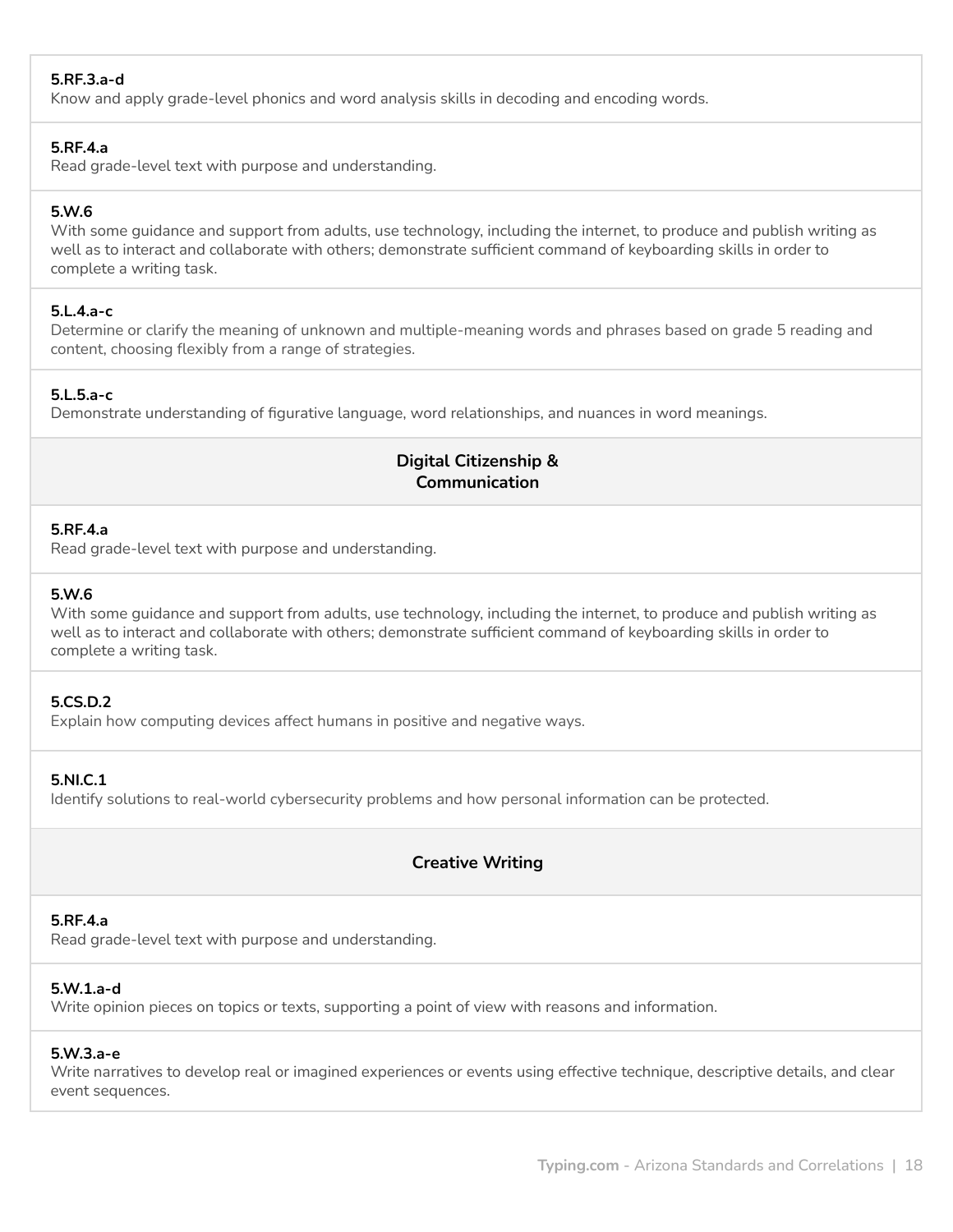# **5.W.6**

With some guidance and support from adults, use technology, including the internet, to produce and publish writing as well as to interact and collaborate with others; demonstrate sufficient command of keyboarding skills in order to complete a writing task.

# **5.W.10**

Write routinely over extended time frames (time for research, reflection, and revision) and shorter time frames (a single sitting or a day or two) for a range of discipline-specific tasks, purposes, and audiences.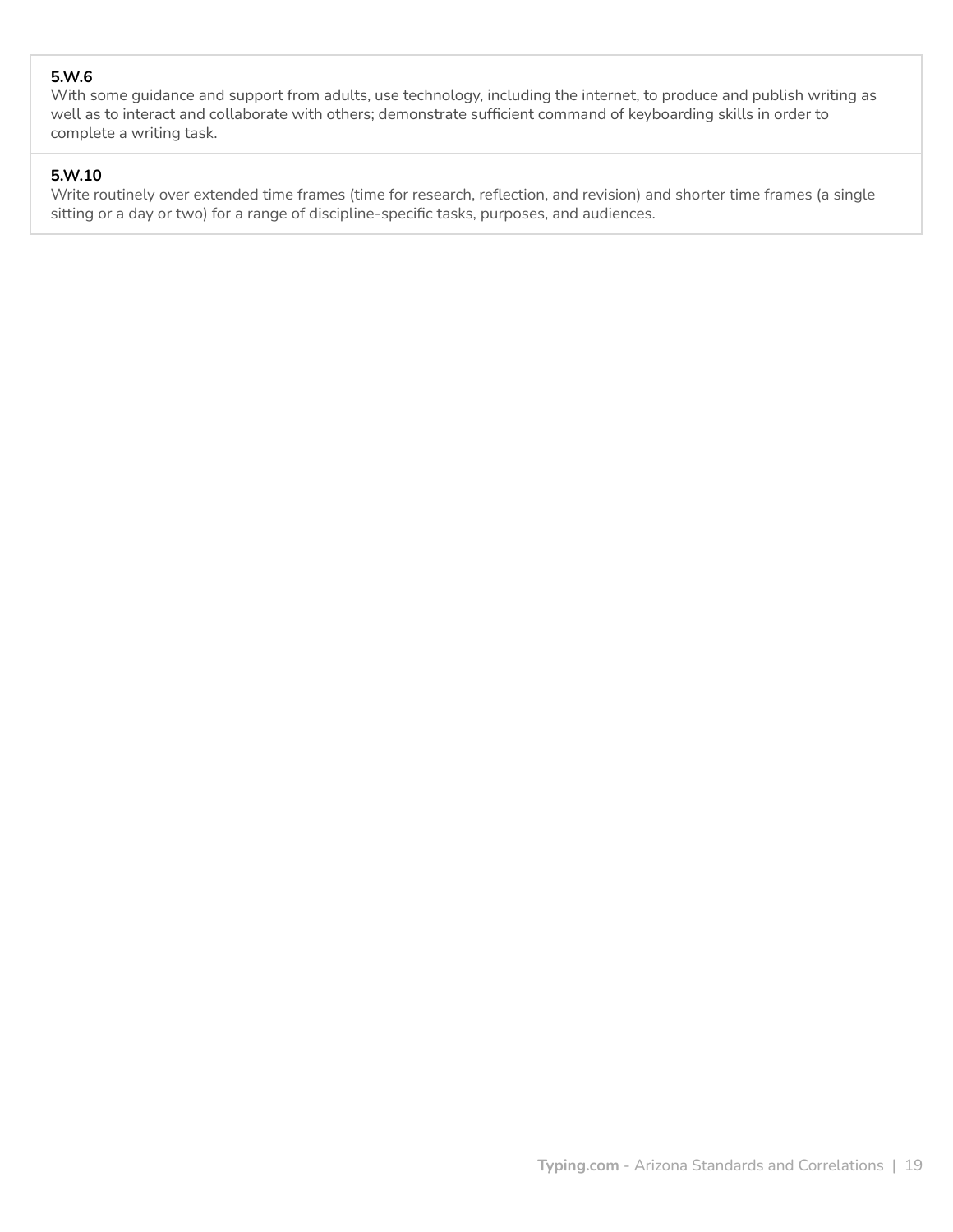# **Tech Readiness**

# **Learn the Keys**

# <span id="page-19-0"></span>**6.W.6**

Use technology, including the internet, to type and publish writing as well as to interact and collaborate with others; demonstrate sufficient command of keyboarding skills to complete a writing task in a single sitting.

# **Punctuation & Advanced Keys**

## **6.W.6**

Use technology, including the internet, to type and publish writing as well as to interact and collaborate with others; demonstrate sufficient command of keyboarding skills to complete a writing task in a single sitting.

# **Cross-Curricular Typing**

#### **6.RI.2**

Determine a central idea of a text and how it is conveyed through particular details; provide a summary of the text distinct from personal opinions or judgments.

#### **6.RI.4**

Determine the meaning of words and phrases as they are used in a text, including figurative, connotative, and technical meanings.

#### **6.W.6**

Use technology, including the internet, to type and publish writing as well as to interact and collaborate with others; demonstrate sufficient command of keyboarding skills to complete a writing task in a single sitting.

## **6.L.1.a**

Ensure that pronouns are in the proper case (subjective, objective, possessive).

## **6.L.4.a-d**

Determine or clarify the meaning of unknown and multiple-meaning words and phrases based on grade 6 reading and content, choosing flexibly from a range of strategies.

## **6.L.6**

Acquire and use accurately grade‐appropriate general academic and domain‐specific words and phrases; gather vocabulary knowledge when considering a word or phrase important to comprehension or expression.

# **Digital Citizenship & Communication**

# **6.W.6**

Use technology, including the internet, to type and publish writing as well as to interact and collaborate with others; demonstrate sufficient command of keyboarding skills to complete a writing task in a single sitting.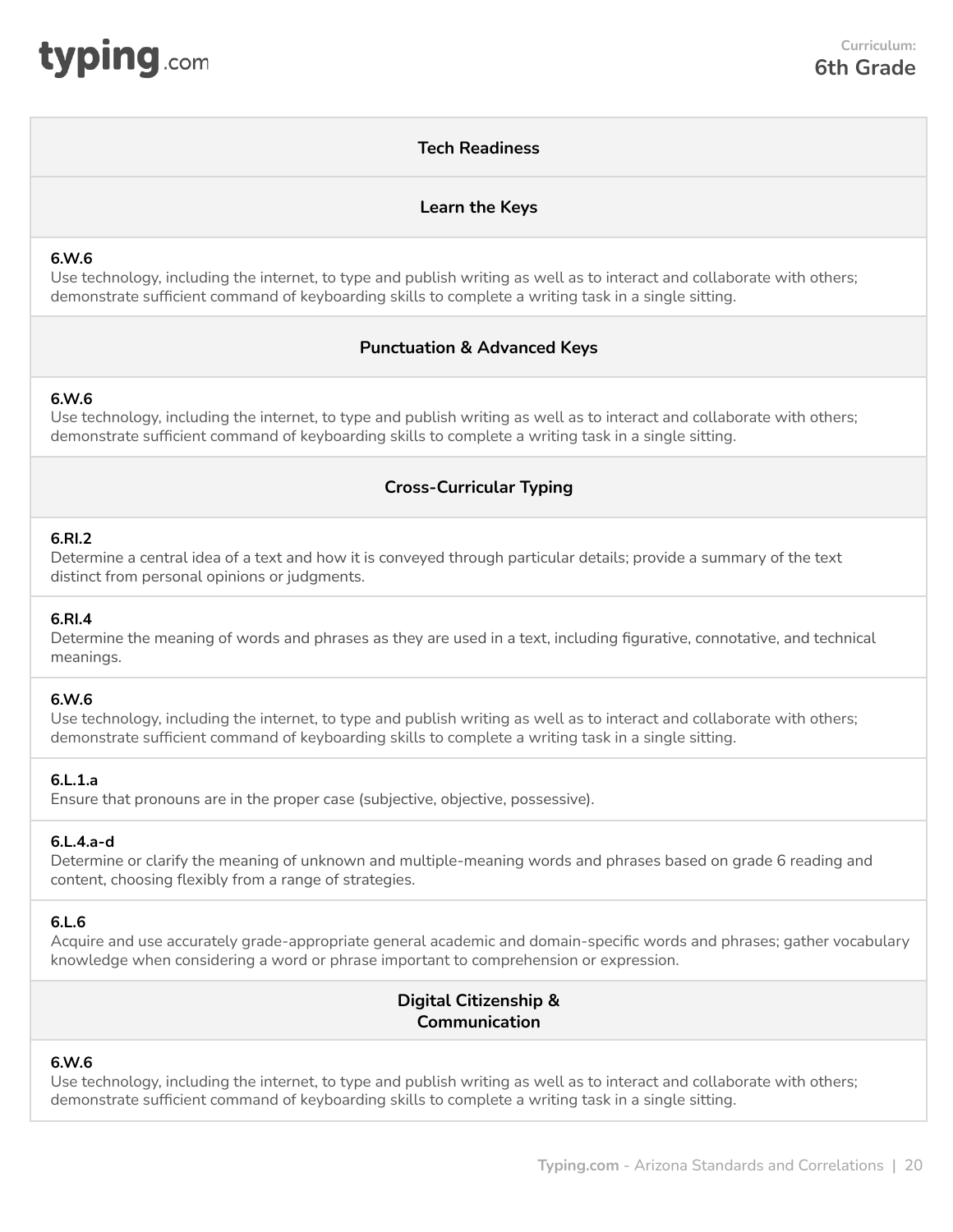# **6.NI.C.2**

Identify different physical and digital security measures that protect electronic information.

# **6.IC.SLE.1**

Describe how some digital information can be public or can be kept private and secure.

# **Creative Writing**

#### **6.W.1.a-e**

Write arguments to support claims with clear reasons and relevant evidence.

#### **6.W.3.a-e**

Write narratives to develop real or imagined experiences or events using effective technique, relevant descriptive details, and well-structured event sequences.

#### **6.W.6**

Use technology, including the internet, to type and publish writing as well as to interact and collaborate with others; demonstrate sufficient command of keyboarding skills to complete a writing task in a single sitting.

#### **6.W.10**

Write routinely over extended time frames (time for research, reflection, and revision) and shorter time frames (a single sitting or a day or two) for a range of discipline‐specific tasks, purposes, and audiences.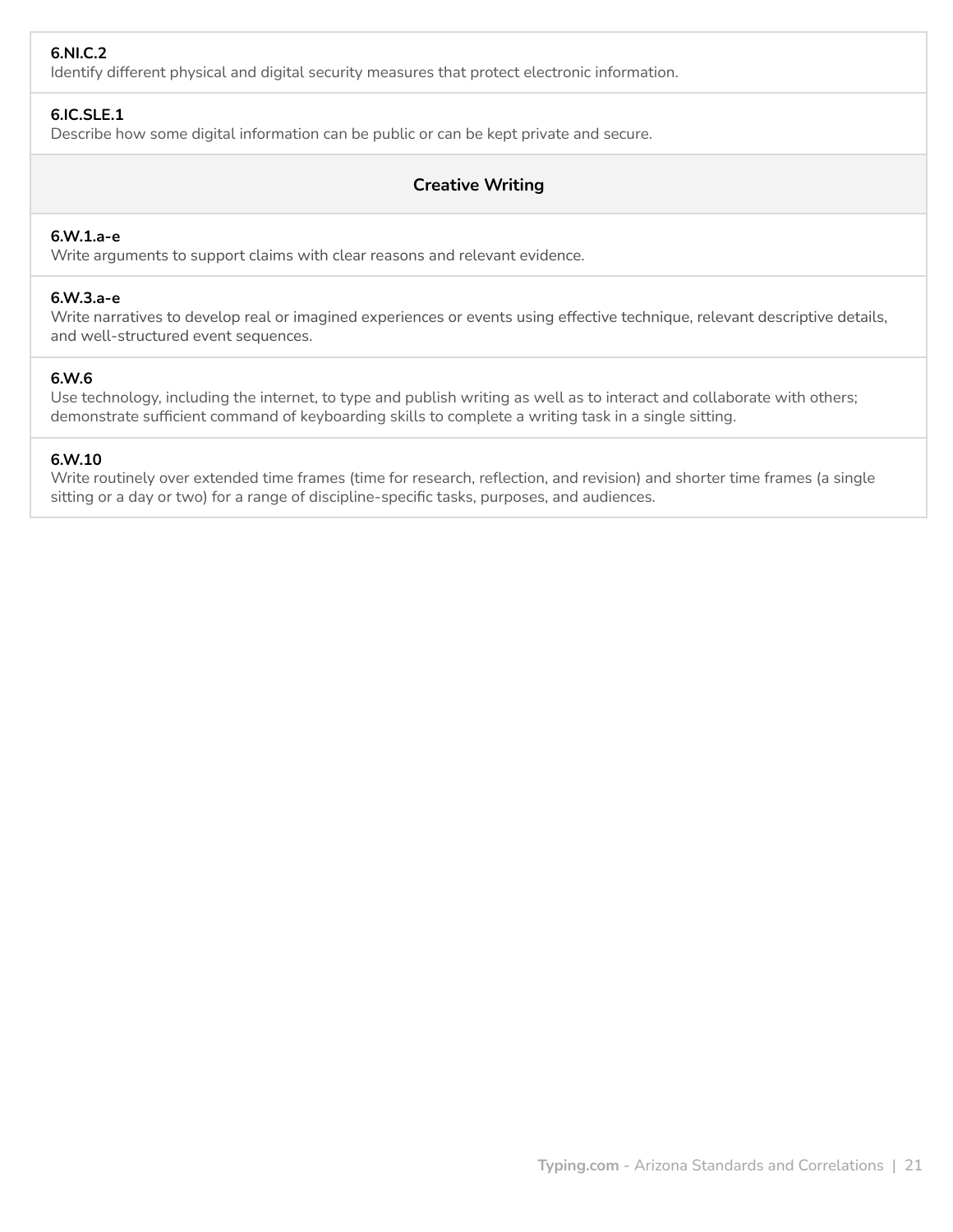# **Tech Readiness**

# **Learn the Keys**

#### <span id="page-21-0"></span>**7.W.6**

Use technology, including the internet, to produce and publish writing as well as to interact and collaborate with others.

# **Punctuation & Advanced Keys**

# **7.W.6**

Use technology, including the internet, to produce and publish writing as well as to interact and collaborate with others.

# **Cross-Curricular Typing**

# **7.RL.4**

Determine the meaning of words and phrases as they are used in a text, including figurative and connotative meanings; analyze the impact of rhymes and other repetitions of sounds (e.g., alliteration) on a specific verse or stanza of a poem or section of a story or drama.

## **7.RI.2**

Determine two or more central ideas in a text and analyze their development over the course of the text; provide an objective summary of the text.

## **7.RI.4**

Determine the meaning of words and phrases as they are used in a text, including figurative, connotative, and technical meanings; analyze the impact of a specific word choice on meaning and tone.

## **7.W.6**

Use technology, including the internet, to produce and publish writing as well as to interact and collaborate with others.

# **7.L.4.a-d**

Determine or clarify the meaning of unknown and multiple-meaning words and phrases based on grade 7 reading and content, choosing flexibly from a range of strategies.

## **7.L.6**

Acquire and use accurately grade‐appropriate general academic and domain‐specific words and phrases; gather vocabulary knowledge when considering a word or phrase important to comprehension or expression.

# **Digital Citizenship & Communication**

# **7.W.6**

Use technology, including the internet, to produce and publish writing as well as to interact and collaborate with others.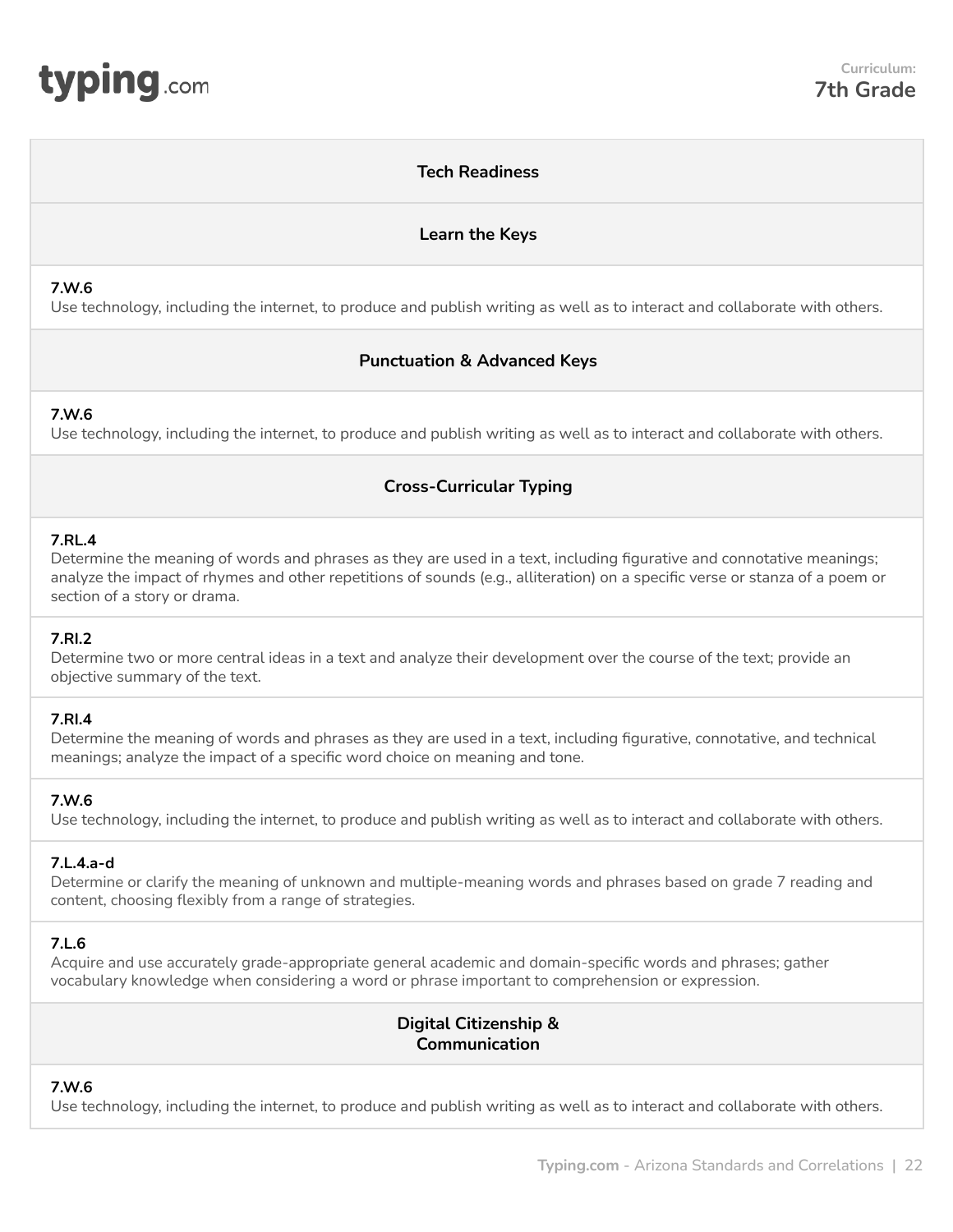# **7.NI.C.2**

Explain how physical and digital security measures protect electronic information.

# **7.IC.SLE.1**

Identify the benefits and risks associated with sharing information digitally. Identify the benefits and risks associated with sharing information digitally.

# **Creative Writing**

# **7.W.1.a-e**

Write arguments to support claims with clear reasons and relevant evidence.

# **7.W.3.a-e**

Write narratives to develop real or imagined experiences or events using effective technique, relevant descriptive details, and well-structured event sequences.

# **7.W.6**

Use technology, including the internet, to produce and publish writing as well as to interact and collaborate with others.

# **7.W.10**

Write routinely over extended time frames (time for research, reflection, and revision) and shorter time frames (a single sitting or a day or two) for a range of discipline‐specific tasks, purposes, and audiences.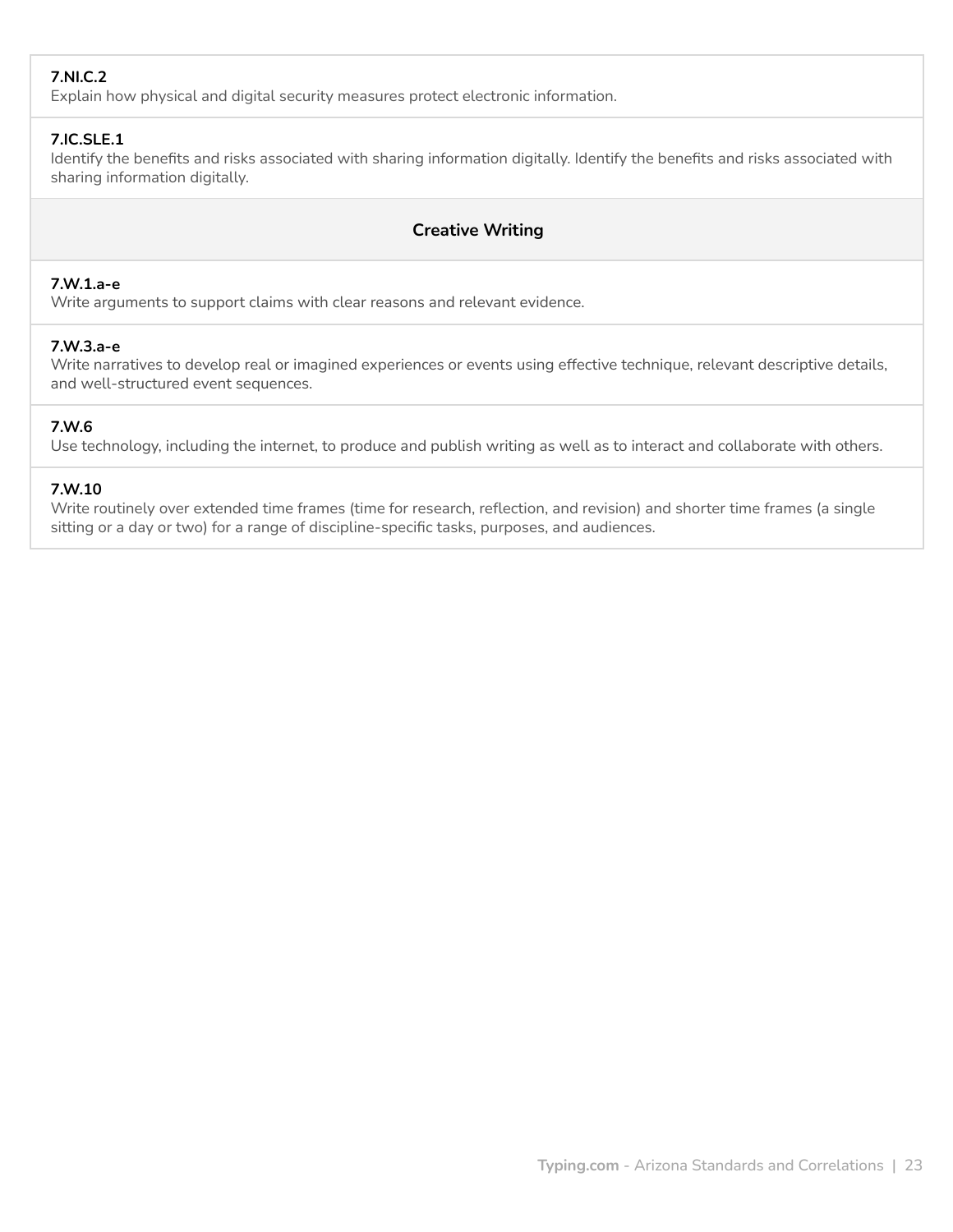# **Tech Readiness**

# **Learn the Keys**

#### <span id="page-23-0"></span>**8.W.6**

Use technology, including the Internet, to produce and publish writing and present the relationships between information and ideas efficiently as well as to interact and collaborate with others.

# **Punctuation & Advanced Keys**

## **8.W.6**

Use technology, including the Internet, to produce and publish writing and present the relationships between information and ideas efficiently as well as to interact and collaborate with others.

# **Cross-Curricular Typing**

#### **8.RL.4**

Determine the meaning of words and phrases as they are used in a text, including figurative and connotative meanings; analyze the impact of specific word choices on meaning and tone, including analogies or allusions to other texts.

#### **8.RI.2**

Determine a central idea of a text and analyze its development over the course of the text, including its relationship to supporting ideas; provide an objective summary of the text.

## **8.W.6**

Use technology, including the Internet, to produce and publish writing and present the relationships between information and ideas efficiently as well as to interact and collaborate with others.

## **8.L.2.a**

Use punctuation (comma, ellipsis, dash) to indicate a pause or break.

## **8.L.4.a-d**

Determine or clarify the meaning of unknown and multiple-meaning words or phrases based on *grade 8 reading and content*, choosing flexibly from a range of strategies.

#### **8.L.6**

Acquire and use accurately grade‐appropriate general academic and domain‐specific words and phrases; gather vocabulary knowledge when considering a word or phrase important to comprehension or expression.

> **Digital Citizenship & Communication**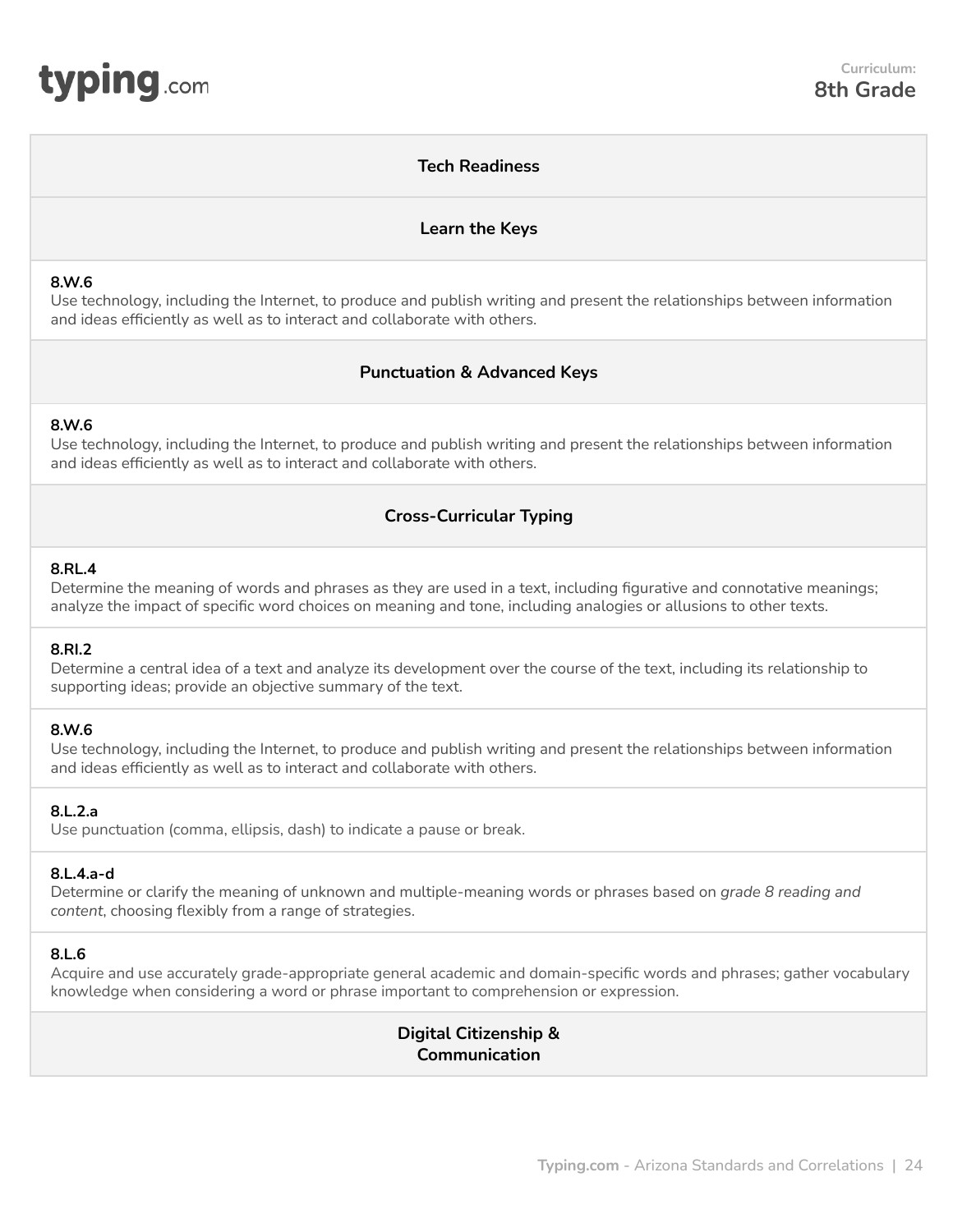# **8.W.6**

Use technology, including the Internet, to produce and publish writing and present the relationships between information and ideas efficiently as well as to interact and collaborate with others.

# **8.NI.C.2**

Evaluate how various physical and digital security measures protect electronic information and how a lack of such measures could lead to vulnerabilities.

# **8.IC.SLE.1**

Evaluate the benefits and risks associated with sharing information digitally.

# **Creative Writing**

# **8.W.1.a-e**

Write arguments to support claims with clear reasons and relevant evidence.

# **8.W.3.a-e**

Write narratives to develop real or imagined experiences or events using effective technique, relevant descriptive details, and well-structured event sequences.

# **8.W.6**

Use technology, including the Internet, to produce and publish writing and present the relationships between information and ideas efficiently as well as to interact and collaborate with others.

# **8.W.10**

Write routinely over extended time frames (time for research, reflection, and revision) and shorter time frames (a single sitting or a day or two) for a range of discipline‐specific tasks, purposes, and audiences.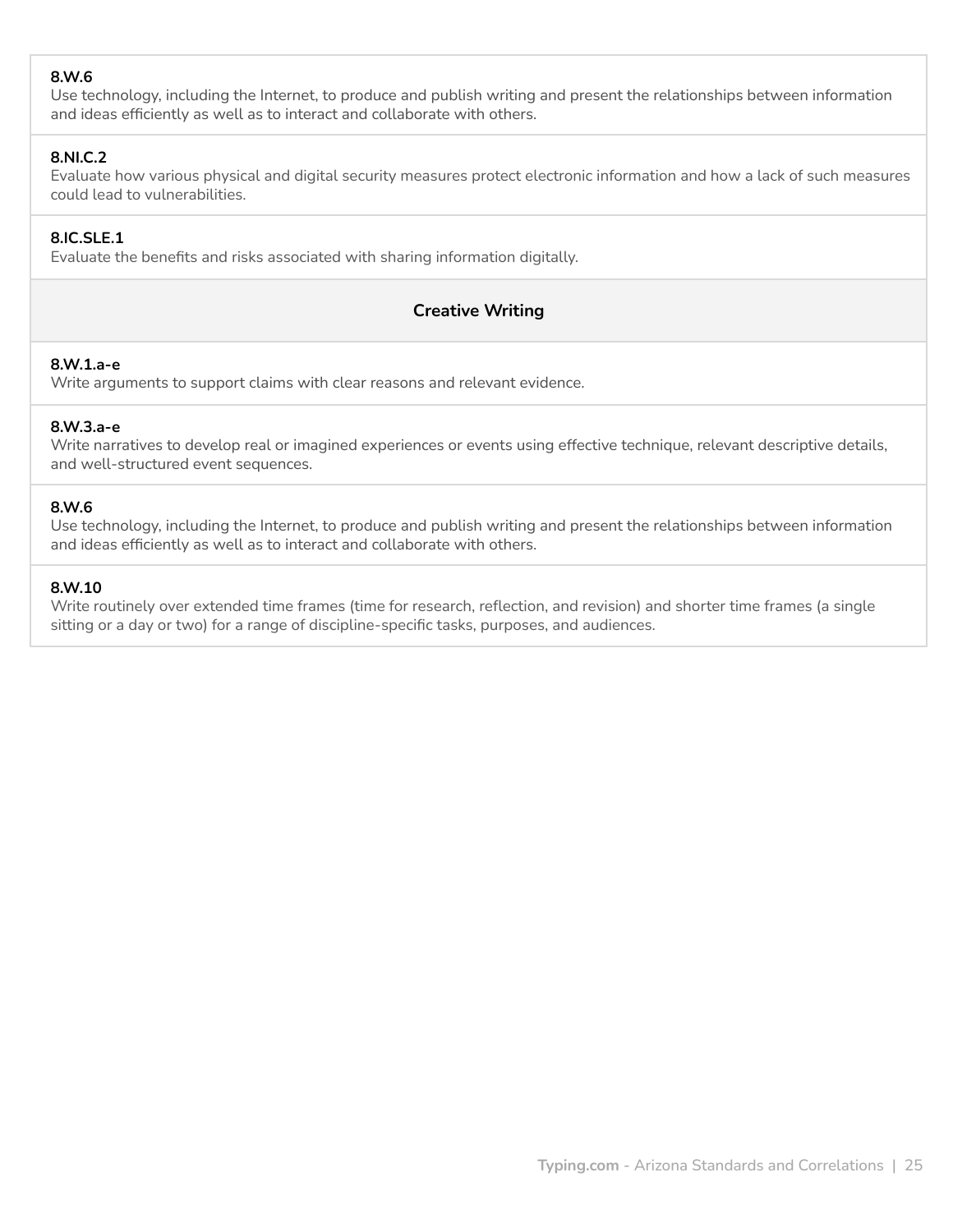<span id="page-25-0"></span>

#### **Learn the Keys**

#### **9-10.W.6**

Use technology, including the Internet, to produce, publish, and update individual or shared writing products, taking advantage of technology's capacity to link to other information and to display information flexibly and dynamically.

## **Punctuation & Advanced Keys**

## **9-10.W.6**

Use technology, including the Internet, to produce, publish, and update individual or shared writing products, taking advantage of technology's capacity to link to other information and to display information flexibly and dynamically.

#### **9-10.L.2.b**

Use a colon to introduce a list or quotation.

# **Cross-Curricular Typing**

#### **9-10.RL.4**

Determine the meaning of words and phrases as they are used in the text, including figurative and connotative meanings; analyze the cumulative impact of specific word choices on meaning and tone.

#### **9-10.RI.2**

Determine a central idea of a text and analyze its development over the course of the text, including how it emerges and is shaped and refined by specific details; provide an objective summary of the text.

#### **9-10.W.6**

Use technology, including the Internet, to produce, publish, and update individual or shared writing products, taking advantage of technology's capacity to link to other information and to display information flexibly and dynamically.

#### **9-10.L.4.b**

Use context (e.g., the overall meaning of a sentence, paragraph, or text; a word's position or function in a sentence) as a clue to the meaning of a word or phrase.

# **Digital Citizenship & Communication**

#### **9-10.W.6**

Use technology, including the Internet, to produce, publish, and update individual or shared writing products, taking advantage of technology's capacity to link to other information and to display information flexibly and dynamically.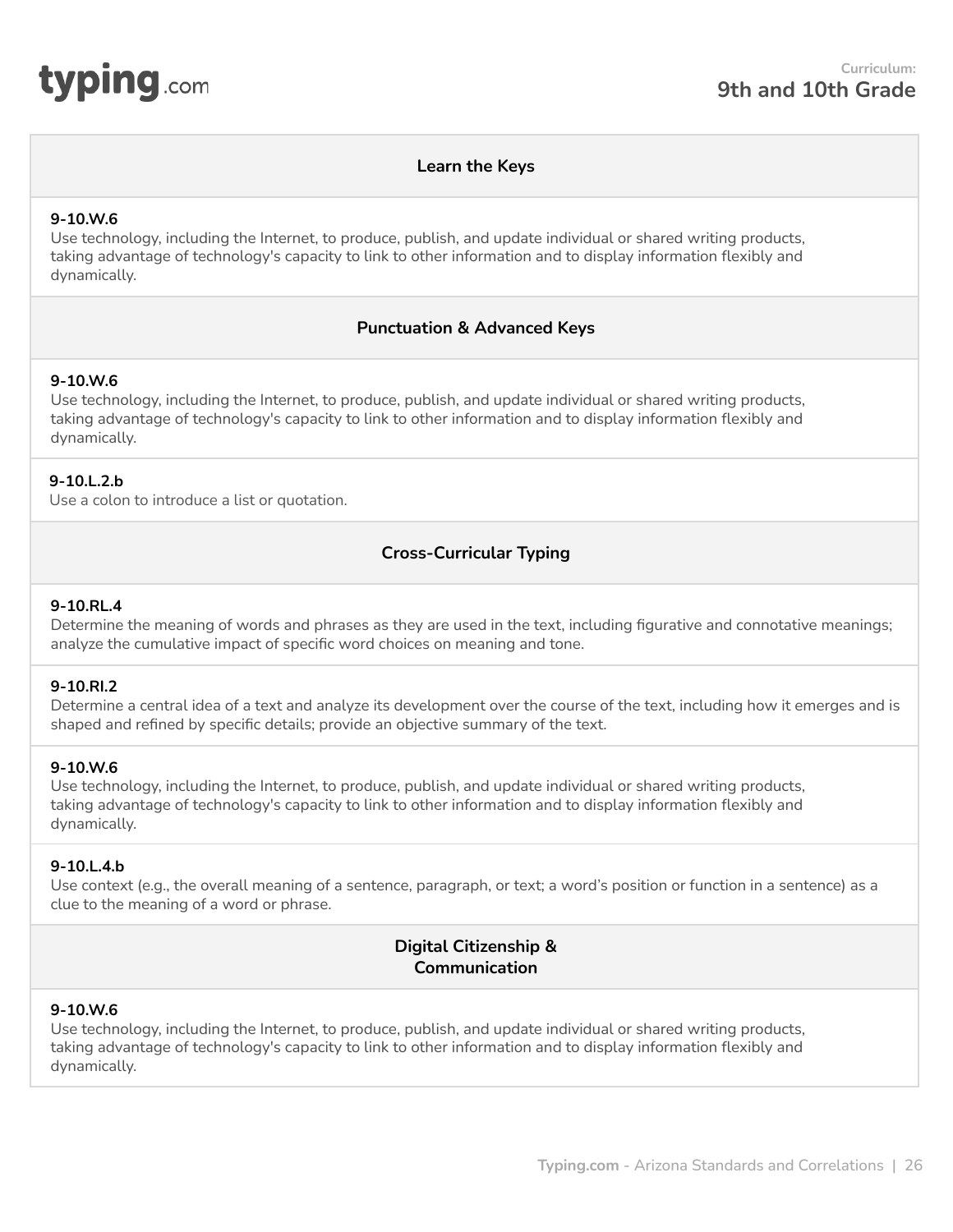# **HS.IC.C.1**

Evaluate the ways access to computing impacts personal, ethical, social, economic, and cultural practices.

# **Creative Writing**

#### **9-10.W.1.a-e**

Write arguments to support claims in an analysis of substantive topics or texts, using valid reasoning and relevant and sufficient evidence.

#### **9-10.W.3.a-e**

Write narratives to develop real or imagined experiences or events using effective technique, well-chosen details, and well-structured event sequences.

#### **9-10.W.6**

Use technology, including the Internet, to produce, publish, and update individual or shared writing products, taking advantage of technology's capacity to link to other information and to display information flexibly and dynamically.

#### **9-10.W.10**

Write routinely over extended time frames (time for research, reflection, and revision) and shorter time frames (a single sitting or a day or two) for a range of tasks, purposes, and audiences.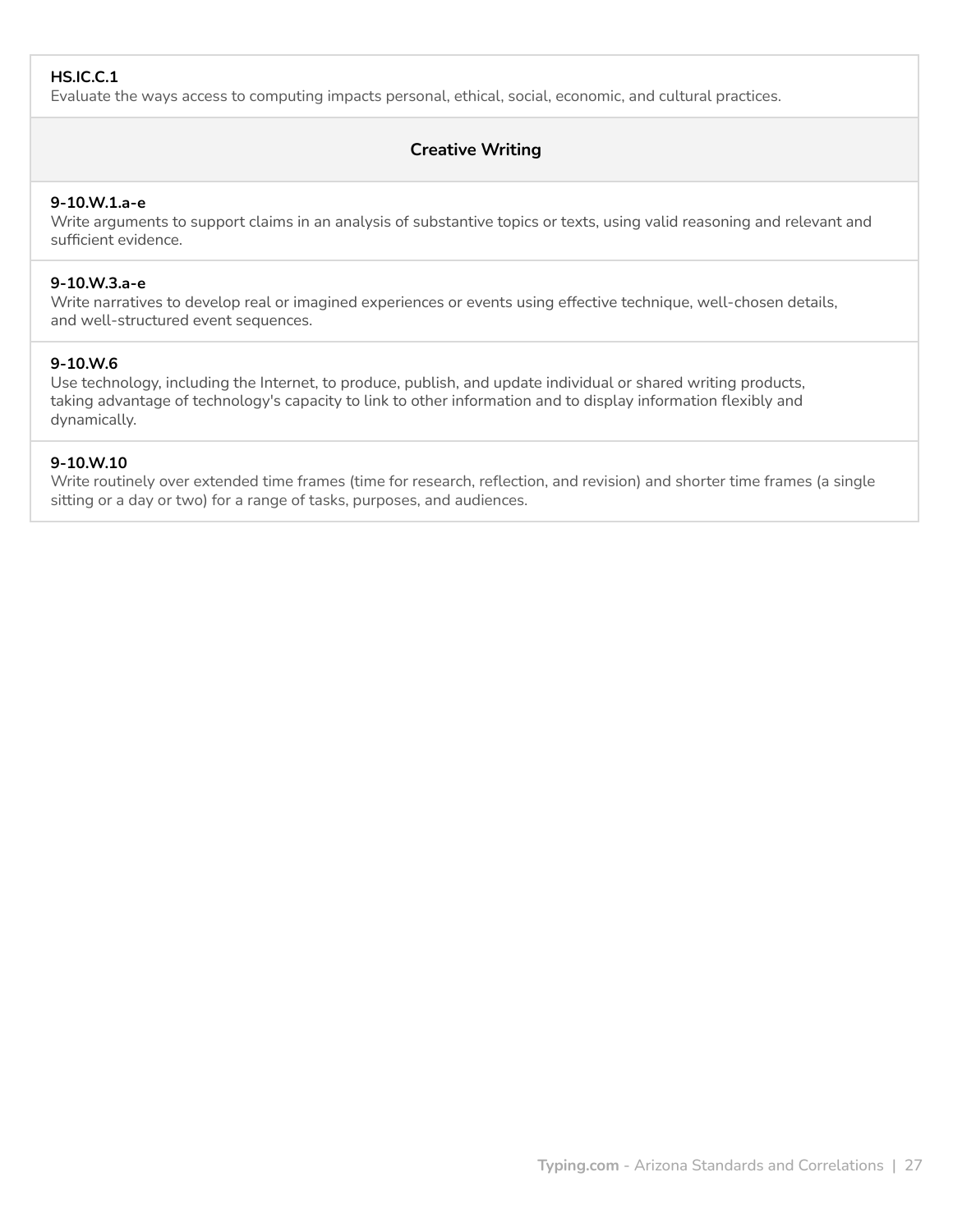<span id="page-27-0"></span>

# **Learn the Keys**

#### **11-12.W.6**

Use technology, including the Internet, to produce, share, and update individual or shared writing products in response to ongoing feedback, including new arguments or information.

## **Punctuation & Advanced Keys**

## **11-12.W.6**

Use technology, including the Internet, to produce, share, and update individual or shared writing products in response to ongoing feedback, including new arguments or information.

# **Cross-Curricular Typing**

#### **11-12.RL.3**

Analyze the impact of the author's choices regarding how to develop and relate elements of a story or drama (e.g., where a story is set, how the action is ordered, how the characters are introduced and developed).

#### **11-12.RI.2**

Determine two or more central ideas of a text and analyze their development over the course of the text, including how they interact and build on one another to provide a complex analysis; provide an objective summary of the text.

#### **11-12.W.6**

Use technology, including the Internet, to produce, share, and update individual or shared writing products in response to ongoing feedback, including new arguments or information.

## **11-12.L.4.b**

Use context (e.g., the overall meaning of a sentence, paragraph, or text; a word's position or function in a sentence) as a clue to the meaning of a word or phrase.

# **Digital Citizenship & Communication**

## **11-12.W.6**

Use technology, including the Internet, to produce, share, and update individual or shared writing products in response to ongoing feedback, including new arguments or information.

## **HS.IC.C.1**

Evaluate the ways access to computing impacts personal, ethical, social, economic, and cultural practices.

# **Creative Writing**